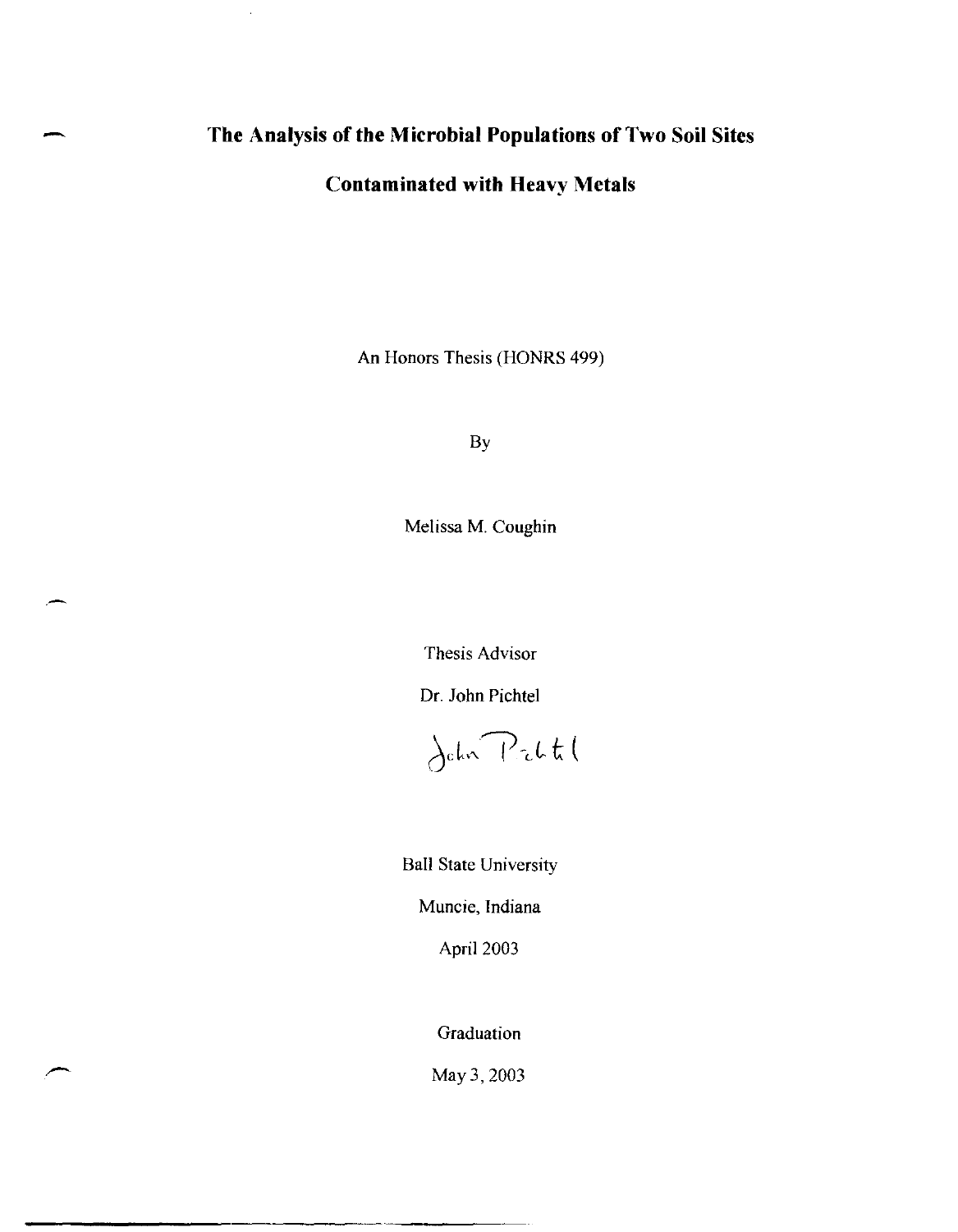### **Abstract**

The purpose of examining the microbiological flora of soils contaminated with heavy metals, particularly lead (Pb) and cadmium (Cd) is to collect information that will show the effect of heavy metal contaminants on the microbiology of the soils. The soils chosen for investigation are local sites. The eventual subsequent step would be to use the local flora of the soils to develop effective bioremediation plans. The effect of heavy metal contaminants varies with the soil being investigated. The Memorial Drive Dump site shows consistent increase in bacterial, actinomycetes, and fungi counts over a 50 day test period. The Glynwood site shows decrease in bacterial and actinomycete counts, but an increase in fungal counts over the 50 day test period. The addition of a composted sewage sludge and oat seeds were added to some of the soils of both sites. The presence of both of these additions lead to increased levels of bacteria, actinomycetes, and fungi over the soil samples without additional treatments.

### **Introduction**

Contamination of soils is a major problem throughout the United States. This contamination occurs from the dumping of wastes created through industrialization. The United States Environmental Protection Agency (USEPA) estimates that more than one million tons of hazardous chemicals are released into the environment yearly by industrialization (Cheng, 1998). This contamination can come from a number of sources including chemical and nuclear plants, including those of the military (Francis, 1998). Some common sources of lead (Pb) include paint, gasoline additives, refining and smelting of lead, demolition of automobiles, Pb acid battery breaking, disposal of Pb acid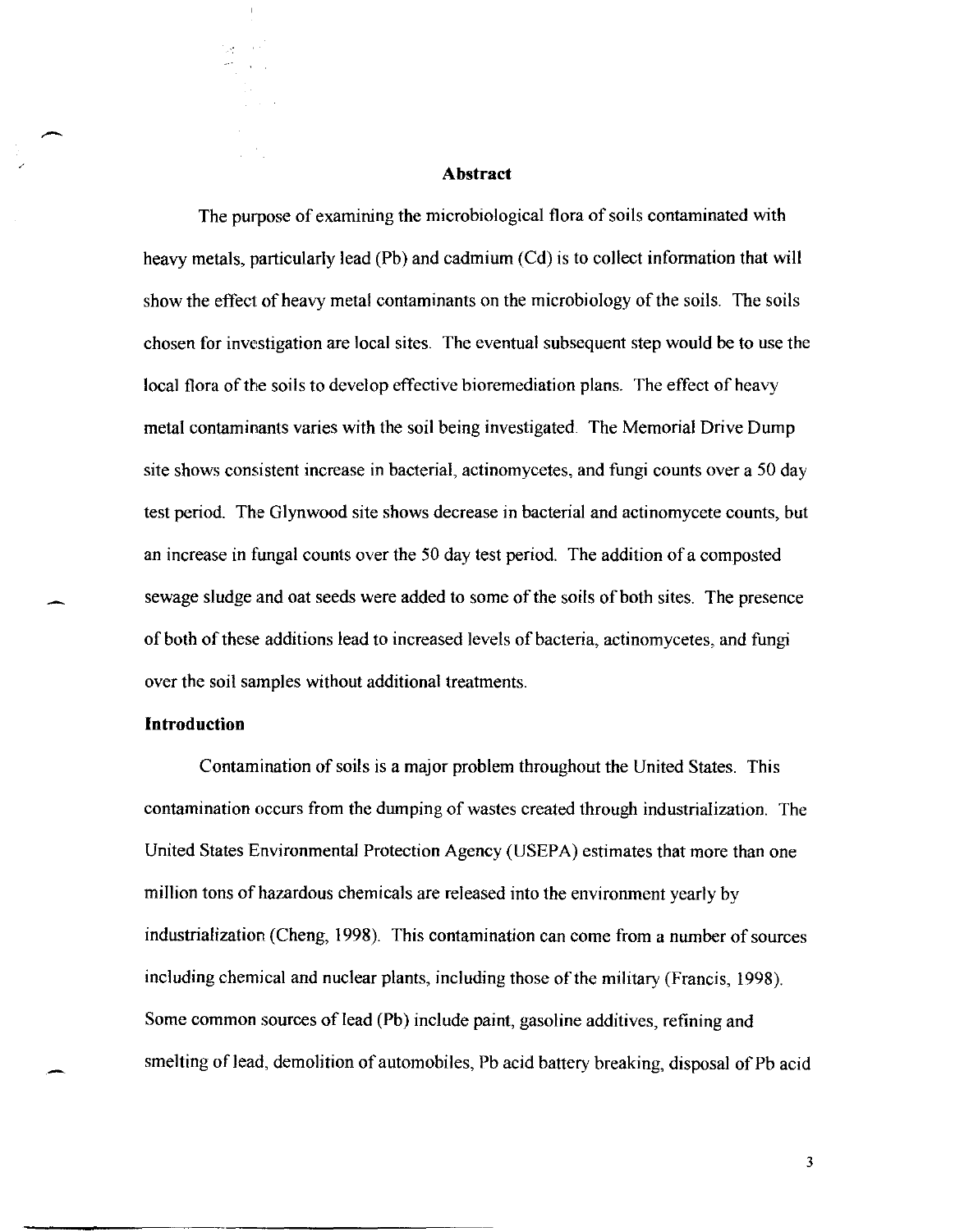#### **Acknowledgements**

I would like to thank my project mentor Dr. John Pichtel of the Ball State Natural Resources Department for mentoring me in this project, as well as the previous research project that I performed under his supervision. I would also like to thank Dr. Pichtel for providing extra information and literature, which contributed to the analysis of this research project. I would like to thank Dr. Pichtel for supplying all the necessary materials for this research project. I would like to extend my gratitude to Dr. Carl

Warnes of the Department of Biology for teaching me how to use the BioLog identification plates to identify the isolated microorganisms, and also supplying any materials not available in the Natural Resources Department when they were required. would also like to thank Dale Scheidler of the Ball State Natural Resources Department for aiding in obtaining materials needed while working in the lab, and always being available to address questions about problems with materials and equipment.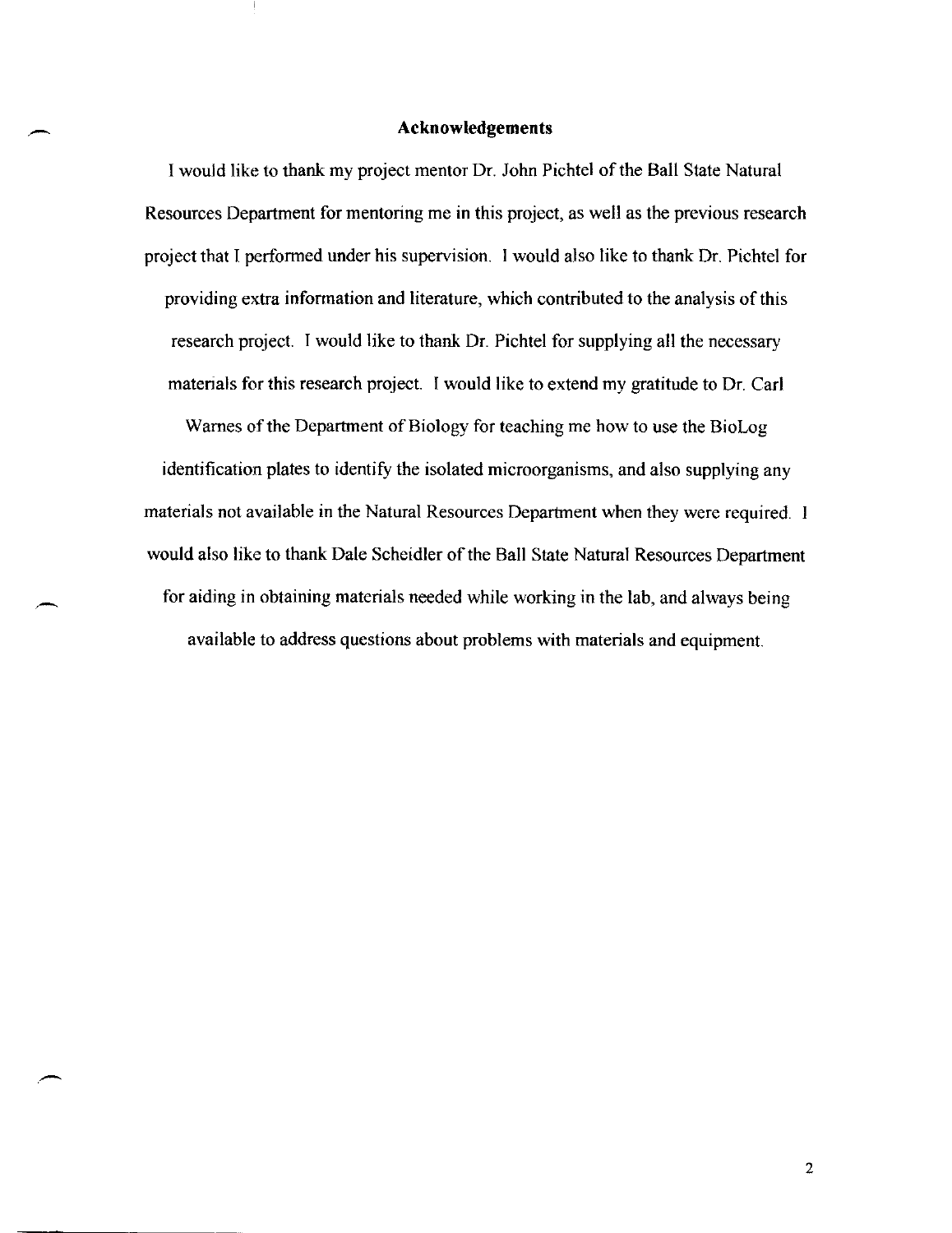batteries, and pesticide production (Pichtel, 2000). In fact car battery disposal and reprocessing sites constitute significant local hazards, not only releasing Pb but also cadmium (Cd) and other heavy metals into the soil (Pichte\, 2000).

A local example of such a problematic site is Memorial Drive Dump (MDD). Memorial Drive Dump is believed to have been a quarry prior to 1941, after which the site was filled. Though the site is privately owned, some local work by the Muncie Sanitary District revealed in 1993 battery casings on the site from improper disposal. This began an investigation of the dumpsite where blocks of black plastic and foundry sand were discovered in addition to the battery casings (USEPA, 1997). Investigation of the soil revealed elevated levels oflead, cadmium, antimony, arsenic, barium, manganese, and selenium, all exceeding exposure limits (USDHH, 1997).

When the soil of MMD was examined the Pb levels averaged 29,400mg/kg, with a maximum value of 112,500mg/kg. The global average for Pb in natural surface soils is  $20$ mg/kg. The Cd levels at this site averaged  $3.9$ mg/kg with a maximum value of 8.8mglkg (Pichtel, 2000). The majority of Pb and Cd, 92.2% and 77. 7%, in the soils is non-residual, meaning that it is not incorporated into the crystalline matrix, and therefore considered available to microorganisms (Pichtel, 2000). The total organic carbon (TOC) for the MDD site is 17.9%, with a pH of 6.9-7.8 (Pichtel, 2000). The MDD soil based on observation is made up primarily of clay.

The second site chosen for study is Glynwood. This soil does contain some Pb; however, the levels are much lower than those seen at the MDD site. The Pb quantity is 37.5mglkg. Other metals in this soil include chromium, copper, nickel, and zinc. This soil is mainly made up of silt, has a pH of 6.8, and TOC  $31.6g/kg$ .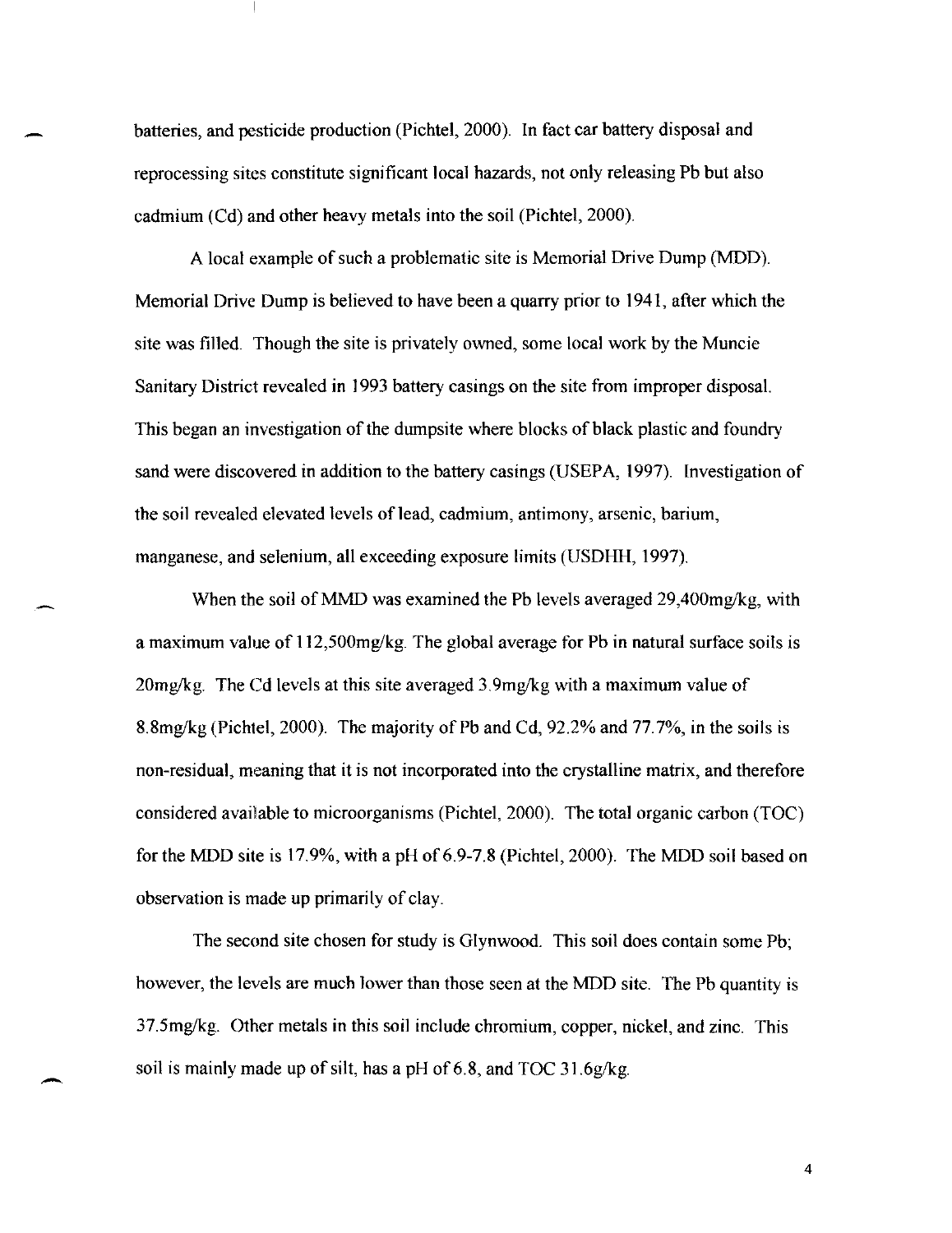The objective of this study is to obtain information about the microbial makeup of these two different soils. It is important to understand the microbial flora of contaminated soils in order to apply bioremediation techniques. Molecularly altered microorganisms are effective in cleaning up large contamination events, such as an oil spill, however, these engineered organisms cannot compete with indigenous microbes when contamination is more diffuse, and released over an extended period of time, as is the case in many contaminated soil sites (Cheng, 1998).

### **Overview**

Soil is the principle environment for microorganisms. Soil is dominated by a solid phase, making a habitat that in theory should be a bad habitat for microorganisms (Stotzky, 1997). Soil provides a variety of surfaces to be colonized with various nutrient availabilities. Soil consists of sand, clay, silt, and organic matter in the form of nutrient rich humus. These materials form heterogeneous particles known as peds. Microorganisms colonize various areas on these small peds. Despite all the elements in soil, it is poor in available nutrients, especially the carbon required by microbes as a principal energy source. However, soil contains more genera and species of microbes than any other habitat, in fact at some time, soil receives all microorganisms present on this earth (Stotzky, 1997). These microorganisms include bacteria, fungi, viruses, and protozoa. Bacteria and fungi are the principle microorganisms found in soil. Bacteria are present in isolated microcolonies on the surface and in pores. Bacteria require water and immediate nutrients available, thus why they colonize surface and pore areas. Fungi grow on and between soil peds, forming bridges across the particles where moisture is available. Because of the connection of fungi between particles, they may move nutrients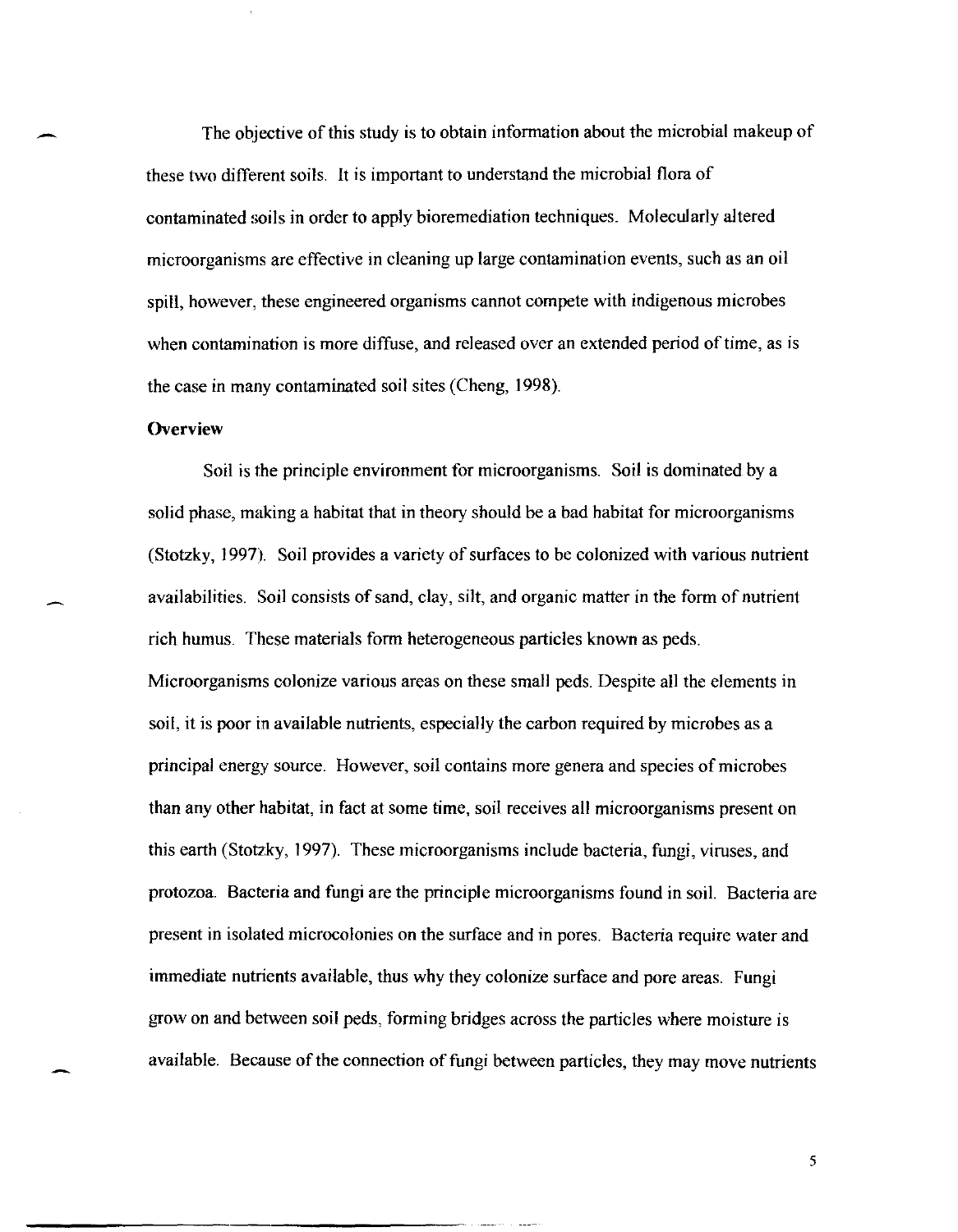and water over long distances (Prescott, 1999). Most microorganisms occur in the top few inches of soil. In the topsoil there are  $10^6$ - $10^8$  bacteria per gram of soil. Fungi are the dominant microorganisms in the soil in terms of biomass (Thorn, 1997).

Microorganisms playa major role in the soil environment as well as in the interactions with other living organisms in the soil environment. One major role of microorganisms occurs in the area known as the rhizosphere, first described in 1904 by Lorenz Hiltner (Prescott, 1999). Rhizosphere organisms play a crucial role in providing nutrients, as well as organic matter synthesis and degradation (Prescott, 1999). This area consists of the region around roots of plants. As roots advance deeper into the soil the root caps secrete mucus to help the roots to move smoothly through the soil. This mucosal area is the site of microbial attachment to the roots and root hairs. This microbial attachment helps to prevent desiccation and promote absorption and transport of water and other necessary elements (Stotzky, 1997). In fact, bacteria densely colonize the living epidermal cells of plant roots and root hairs; these bacteria live in a mutualistic relationship with the plant. The bacteria are dependent on simple organic molecules from the plant, while supplying the plant with necessary nutrients from the soil that they cannot break down themselves (Stotzky, 1997). An example of a mutualistic organism that infects the plant cells is the gram negative, aerobic bacteria *Rhizohium. Rhizohium* is the prominent member of the rhizosphere region, though like other symbiotic organisms this bacterium is very specific to the hosts it will infect. *Rhizohium* fixes atmospheric nitrogen into ammonia and alanine, which are used by the plant cells. Not all bacteria in the rhizosphere live inside a host plant. Other associative nitrogen fixers, such as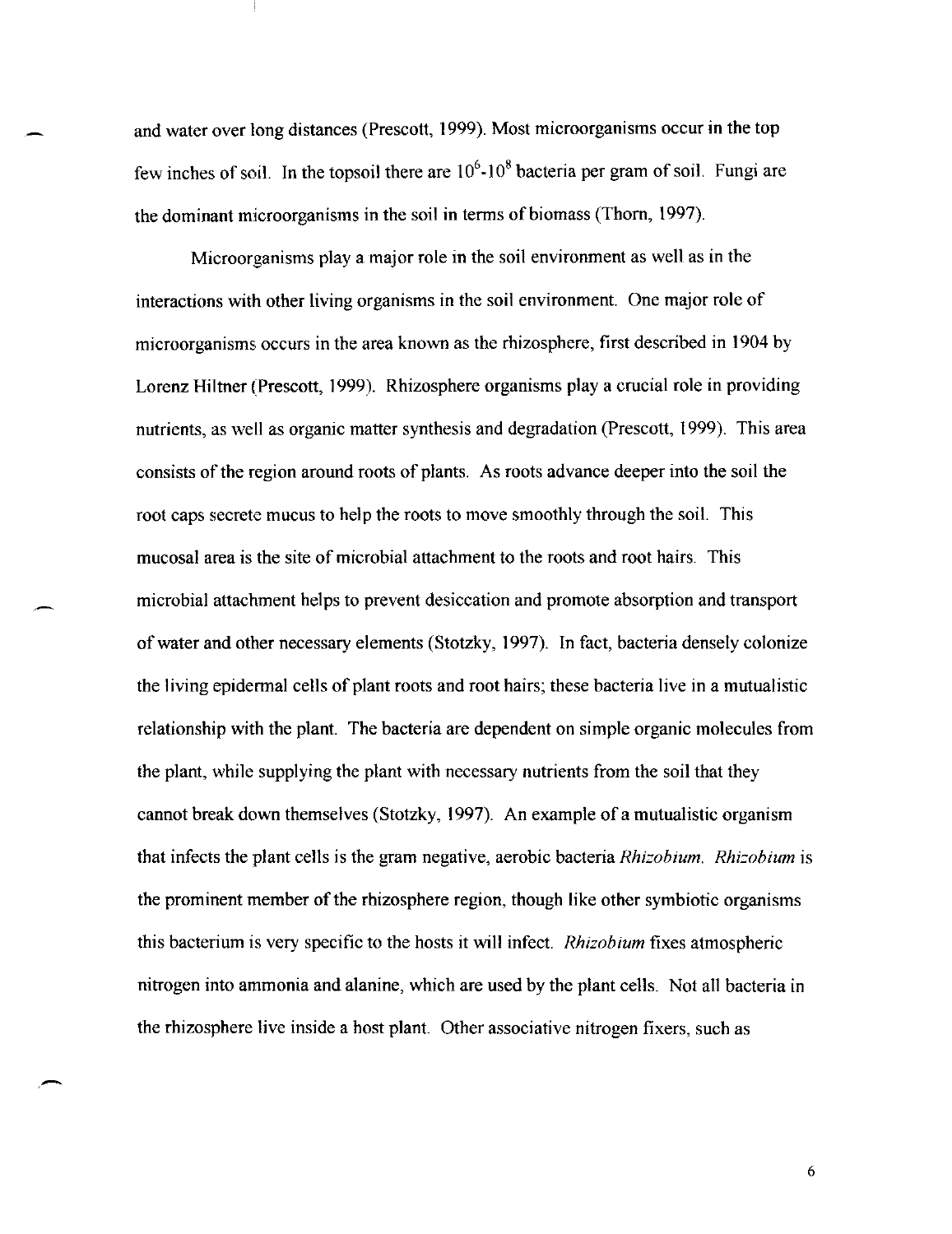*Azobacter. Azospirillium.* and *Acetobacter,* all utilize organic molecules released by the plant in exchange for fixing nitrogen in forms utilizable by the plant (Prescott, 1999).

-

-

Fungi also playa major role in the rhizosphere region. Mycorrhizae are fungal plant associations (Prescott, 1999). The activities of fungi in this region are key to providing or limiting nutrients to plants (Thorn, 1997). Ninety-five percent of all vascular plants are associated with a fungus that either enters the cells forming endomycorrhizae, or grows between the cells forming ectomycorrhizae. Endomycorrhizal relationships are primarily formed by fungi that fall into the zygomycete family, where as fungi that form ectomycorrhizal relationships fall primarily in the basidiomycete family (Prescott, 1999). The significant biomass of fungi in soil represents a large portion of the available nutrient pool (Thorn, 1997). In addition there are bacteria that are associated with the mycorrhizae because excess carbon provided to the fungi by the plant is released into the soil, providing an accessible nutrient. Some of these bacteria also help the fungus to establish a relationship with the plant root cells (Prescott, 1999). Through their activity as decomposers or organic matter in the soil, microorganisms lead to the maintenance of nutrient cycling and an important role in the food chain (Doelman, 1985).

Heavy metal contaminants in soils, such as lead (Pb) and cadmium (Cd) cause disturbance in these normal soil environments. There are heavy metals that exist naturally in SOils, however the difference between natural and contaminant metals is their availability. Katural metals are sealed within the soil matrix, inside the peds, where bacteria and fungi do not normally colonize. Contaminant metals occur as microscopic particles throughout the soil which are more dynamic and therefore more accessible to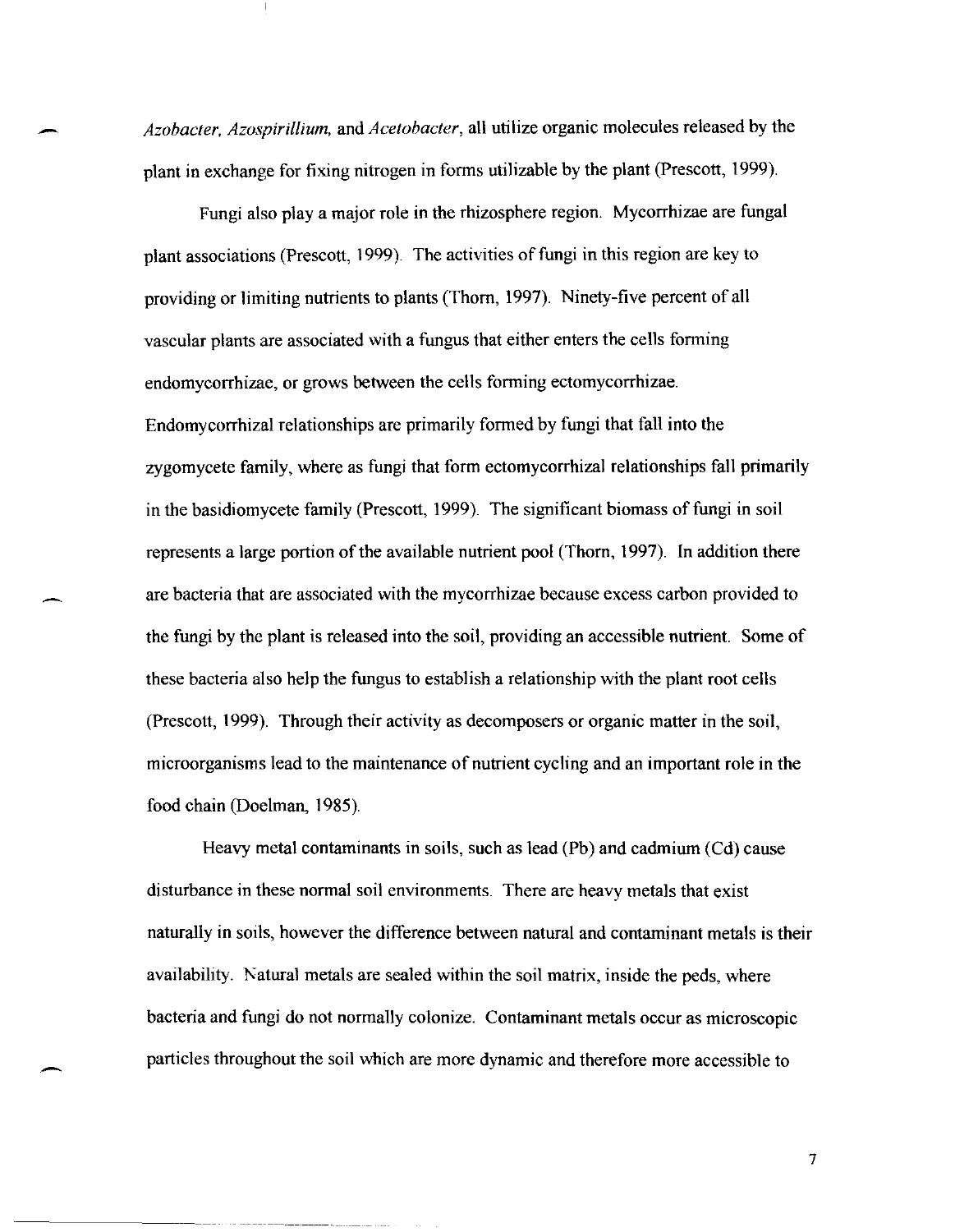the inhabiting microorganisms (Doelman, 1985). Heavy metals can cause a shift of the bacterial flora to more resistant gram negative rods, as well as a higher contribution from the eukaryotes, i.e. fungi (Doelman, 1985). Microorganisms that exist in contaminated soils demonstrate one of three living characteristics. The microbes either demonstrate resistance, tolerance, or sensitivity. Resistance is the ability of microorganisms to grow under the presence of heavy metals, meaning that the metabolic processes of the microorganisms continue. Tolerance is the ability of microorganisms to survive in heavy metal contaminated soils, however, these microorganisms do not grow, and they enter a period of stasis. The third reaction of microorganisms to heavy metals in the soil is sensitivity, this means that the microbes are inhibited even at low concentrations of the metal contaminant (Doelman, 1985).

One visible characteristic of heavy metal contaminated soils is the accumulation of organic matter. This is also a sign of the inability of the soil community to resist the heavy metal contaminant. Organic matter accumulation results because the heavy metal contaminants inhibit the ability of the soil microorganisms to carry out necessary processes, including soil respiration, nitrogen mineralization and nitrification (Doelman, 1985). Organic; matter accumulation due to lead may occur because lead is thought to inhibit intracellular decomposition, the ability of microbes to produce exoenzymes, as well as the function of the exoenzymes (Doelman, 1979). An example of this is the decreased activity of amylase, an exoenzyme, with an increase in heavy metals. Similar activity is seen with cellulase and urease as well, both important enzymes in decomposition and recycling of nutrients (Doelman, 1979).

-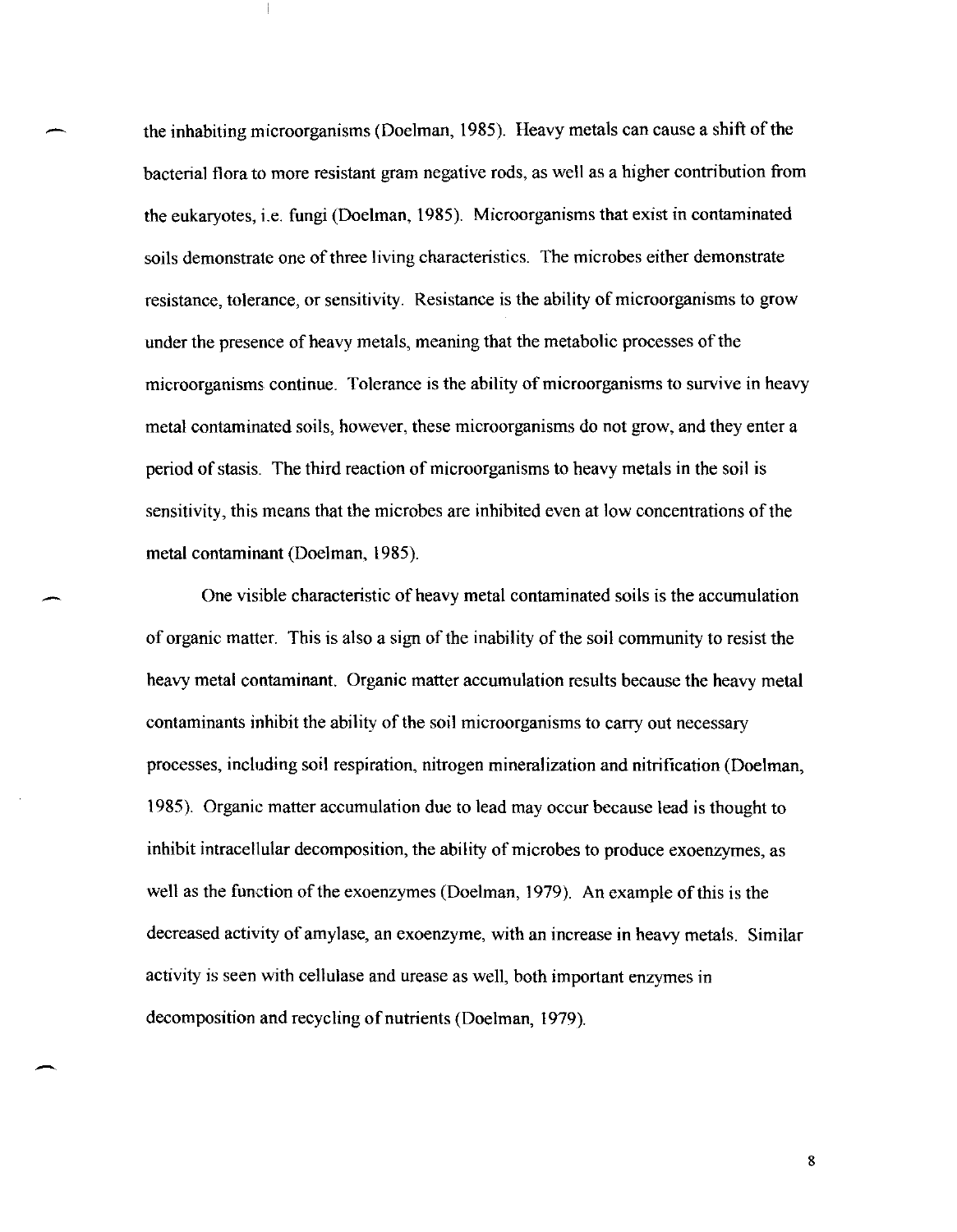The extent of the effect of the heavy metal contaminants on the soil is related to the buffering capacity of the soil. The buffering capacity is in essence the extent to which the makeup of the soil prevents adverse effects on the microbial flora when exposed to a heavy metal contaminant. The buffering capacity is dependent on the type of soil. Soil can be characterized as sand, clay, or peat. The inhibition of the decomposition of organic matter in soils contaminated with lead is more pronounced in sandy soils, less pronounced in clay, and not noticeable in peat soils (Doelman, 1979). Upon closer examination of effect of lead on soil respiration it is noted that soil respiration is seriously inhibited at intermediate as well as high concentrations of lead in the soil. However, respiration in clay is not retarded until the higher concentrations of lead are added to the soil. And again peat shows no effect on soil respiration despite lead concentration. The effect on soil respiration follows the same trend that buffering capacity has on inhibition of decomposition (Doelman, 1979).

Bioremediation seeks to eliminate contaminants from soils using natural processes of soil organisms, including plants and microbes. Cheng by definition describes a contaminant as a natural or synthetic element in excessive amounts. The attraction of bioremediation is to maintain the natural functioning of the soil, which is often lost through harsh abiotic remediation techniques such as incineration. New focus of concern not only for human life, but also the sustainability of the ecosystem (Cheng, 1998). Another goal of bioremediation is to decrease the cost of remediating contaminated sites, which as of now remains high (Francis, 1998).

There are several characteristics that must be considered during a bioremediation task of soil, and it is difficult to develop a global standard because soil varies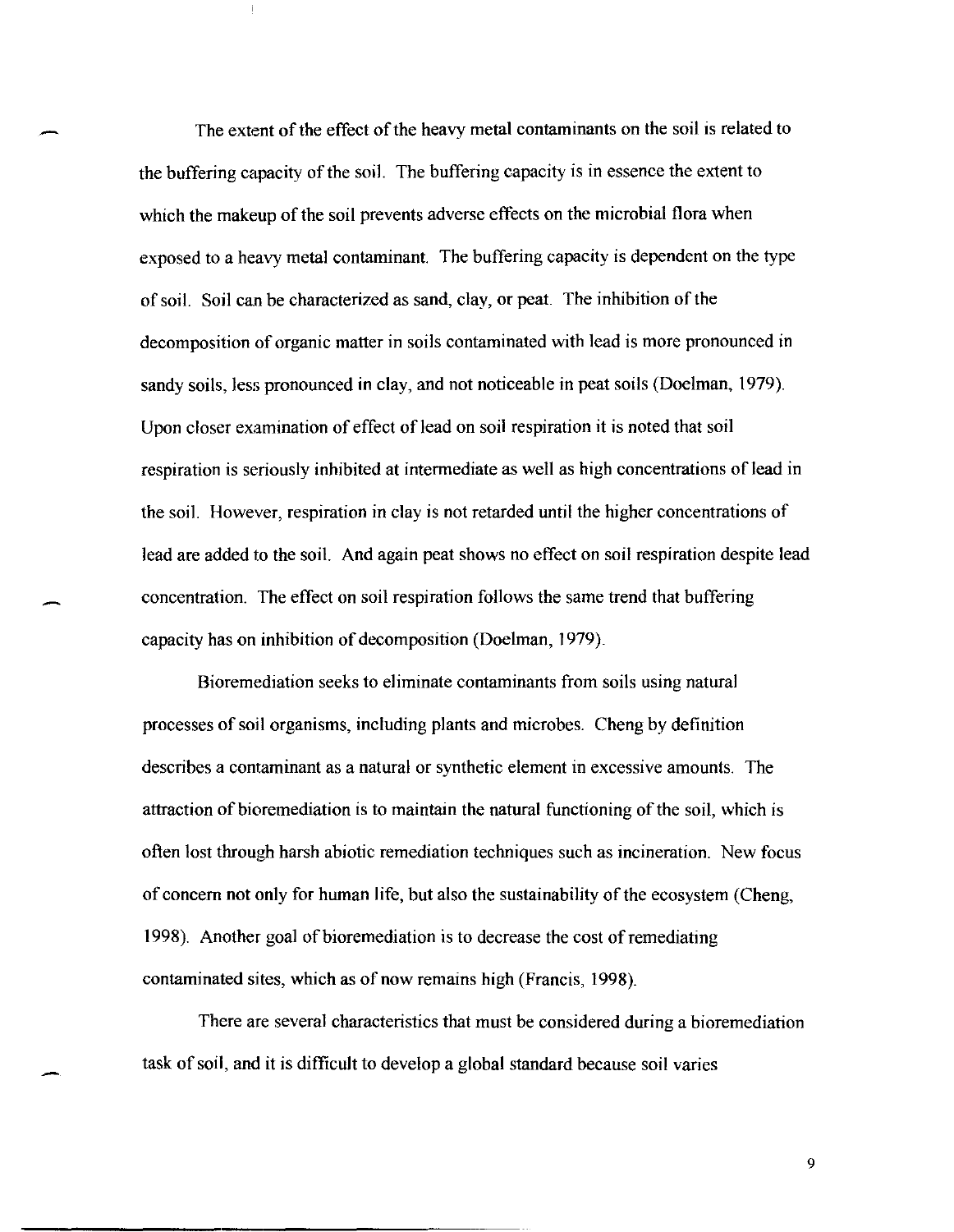substantially, even within a single region (Cheng, 1998). Chemical properties of the soil that effect the bioremediation of a site are, pH, cation and anion exchange, organic matter content and surfaces, mineral content and surfaces, nutrients, salts, and heavy metals. The composition of the soil is also important, clay particles are more reactive because of the greater surface area they offer as opposed to sand and silt particles in soil. The retention characteristics of the soil also important, because the greater retention capacity of the soil the less the contaminant is available for breakdown or transformation (Cheng, 1998).

Not all bioremediation projects result in the elimination of a contaminant. In fact metal contaminants are very difficult to eliminate because they cannot be destroyed, they can be removed or transformed (Francis, 1998). Transformation is the conversion of a toxic metal contaminant to a nontoxic form (Cheng, 1998). Transformation is primarily done by the microorganisms in the soil that seek to use the metal as an electron acceptor during respiration. Some mechanisms that the microorganisms use to transform toxic metals include: hydrolysis, hydroxylation, dehalogenation, demethylation, methylation, nitrogen reduction, deamination, ether cleavage, conversion of a nitrile to an amide, and conjugation (Cheng, 1998). Most often the breakdown of a contaminant occurs due to a consortia of microorganisms functions in various steps of the process (Cheng, 1998).

There are many factors to consider in a bioremediation program, and the result will be influenced by the contaminant, the microbes involved, and the environment. All three elements of the situation must be considered to develop an effective bioremediation program for the individual site (Sadowsky, 1998).

\0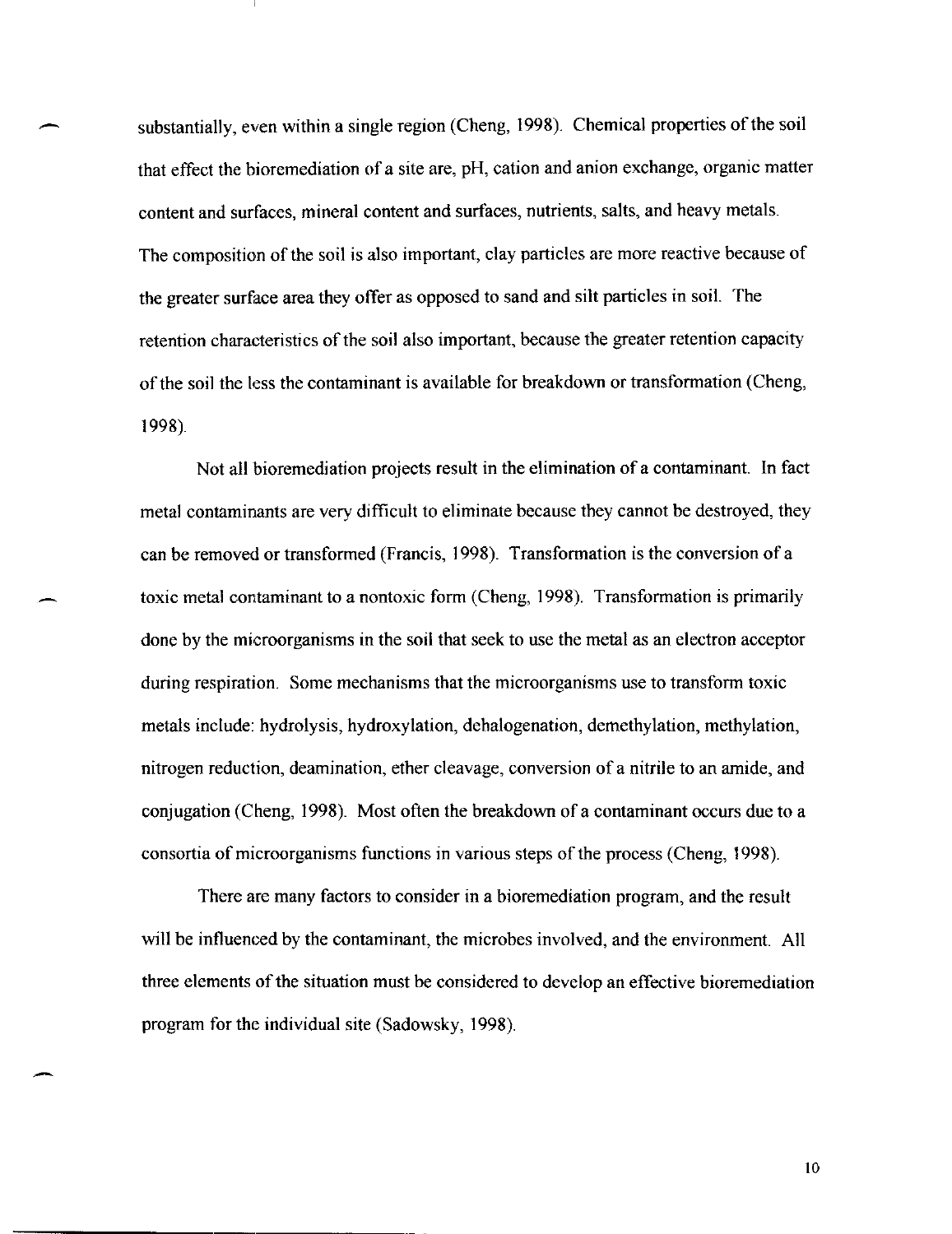### - **Materials and Methods**

Soil was sampled from the two above described sites. This soil was potted into small black planting pots. Each treatment contained three pots. The treatments included: MDD no addition, MDD plus a composted sewage sludge (CSS) in a  $\sim$ 75%/25% ratio (the CSS contains TOC of 262g/kg), MDD plus oat seeds, three sets of Glynwood soil with no additions, two sets of Glynwood soil plus CSS, and one set of Glynwood soil plus oat seeds. These pots were kept moist throughout the duration of the experiment.

The pots were left for approximately three weeks before the first samples were taken, denoted as day O. The second sample was taken 50 days after the first sample, denoted day 50. These samples were frozen for storage until microbiological testing was done.

For each pot replicate the sample was plated for day 0 and day 50. The agar used for growth of microorganisms included, Plate Count Agar (Difco), as a nutrient agar for bacterial growth, Actinomycete Isolation Agar (Difco), as a selective agar for actinomycete isolation, and Sabouraud Dextrose Agar (Difco), as a selective agar for fungal growth. Serial dilutions of soil solution were prepared to be plated on the different agar types. The dilutions were prepared by adding 1g of soil to 99ml of sterilized water, giving a  $10^{-2}$  dilution. One ml was taken from this dilution and placed in another 99ml of sterilized water to give a  $10^{-4}$  dilution, and so on up to  $10^{-8}$ . All water used in making the dilutions was sterilized in an autoclave at 121°C for 15 minutes.

The dilutions were then plated on all agar types from  $10^{-3}$  to  $10^{-8}$ . The odd numbered dilutions were plated by taking 100 $\mu$ l of the higher even dilution and adding to the plate. For example, to make the  $10^{-3}$  dilution 100 $\mu$ l was taken from the  $10^{-2}$  dilution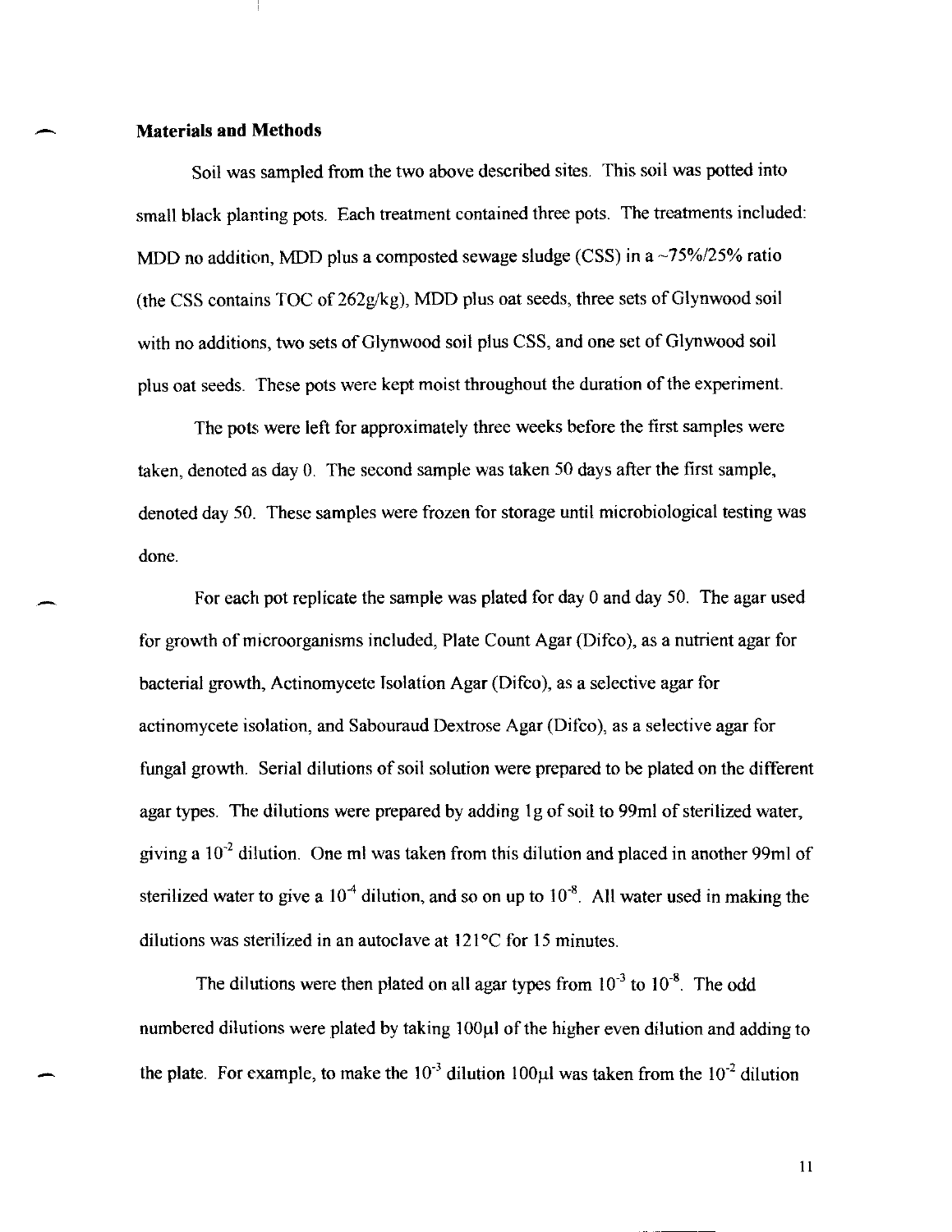and plated by aseptic spread plate technique. The even numbered dilutions were plated by taking 1 ml of solution and plating it by the aseptic spread plate technique.

All plates were incubated at room temperature. After 48 hours of growth the Plate Count Agar plates and the Actinomycete Isolation Agar plates were checked and the colonies counted, giving a total of colony forming units (CFU) for each plate. The 10<sup>-3</sup> plates for the Plate Count Agar and Actinomycete Isolation Agar were not counted because the large amount of colonies did not allow for accurate counts to be made. The fungi on the Sabouraud Dextrose Agar plates were counted after 1 week of growth, and the CFU determined.

The CFU of the three replicates for each soil treatment were averaged together to give a result for that treatment that was then graphed and the standard deviations determined.

-

From the Plate Count Agar plates some colonies were removed and attempted to be identified using BioLog plates. First a pure culture was obtained on either Plate Count Agar or the BioLog BUO Agar, and a gram stain done. If the gram stain was negative an oxidase test was performed using small prefilled ampules of oxidase reagent. If the bacteria turned blue when inoculated onto a piece of filter paper with a drop of oxidase reagent, then the oxidase test was positive. This helped to further narrow the computer selection criteria in the BioLog computer program. When the initial gram stain and oxidase test done, and the bacterium characterized as a gram positive or negative rod or coccus, then the colonies were inoculated from the pure culture into the BioLog GP/GN inoculating fluid. The turbidity range of the inoculated GP/GN fluid was determined using the BioLog Turbidiometer, which gives a percent transmittance value. The GP/GN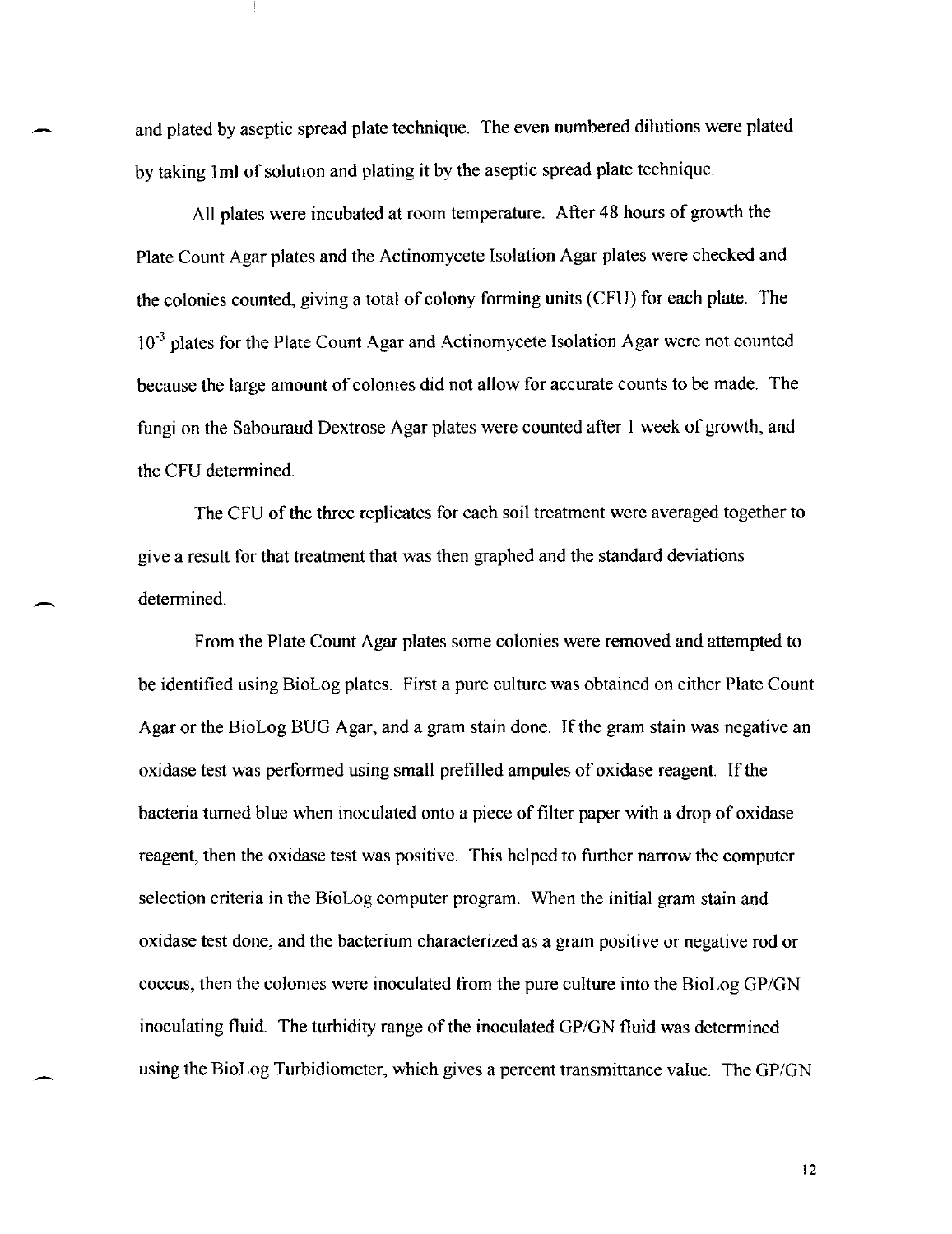inoculating fluid was within  $+/- 3\%$  transmittance of the BioLog standard for the type of organism. After the proper transmittance was obtained, 150 $\mu$ l of inoculating fluid was added to each of the 96 wells of the BioLog plate. The BioLog plates were incubated at room temperature as well for 48 to 72 hours, and read by looking for a purple positive color in each well and those positives marked in the BioLog computer database, and an identification obtained based on the pattern of positive wells. The Al well of the BioLog plate is the control well, all other wells were compared to this one to determine positive purple color change.

### **Results**

**Day 0 addition of CSS to soils.** There are two sets of treatments of Glynwood soil with CSS. One of these sets of treatments shows greater CFUs than the Glynwood soils without additional treatment on plate count agar. This difference is statistically significant in comparison to the two lower Glynwood soil treatments at a dilution of  $10^{-5}$ , however, this statistical difference is not maintained throughout the graphs (Figure 1). One set of Glynwood soil alone shows a high CFU average at  $10^{-4}$  and  $10^{-6}$ . These points can be viewed as outliers, because the other two sets of Glynwood soil alone do not show such large CFU averages at either of these dilutions. Also the graph containing the outlier is more variable than the repetitions of the same Glynwood soils without additional treatment (Figure 1) The second Glynwood+CSS treatment does not show as large of a difference between it and the Glynwood soil alone curves; however, it too does remain visibly higher than the Glynwood soil alone curves (Figure 1).

At Day 50 the Glynwood+CSS treatments remain greater than the Glynwood soil alone, except for a few points of variability at  $10^{-4}$  and  $10^{-6}$ . The Glywood+oats is also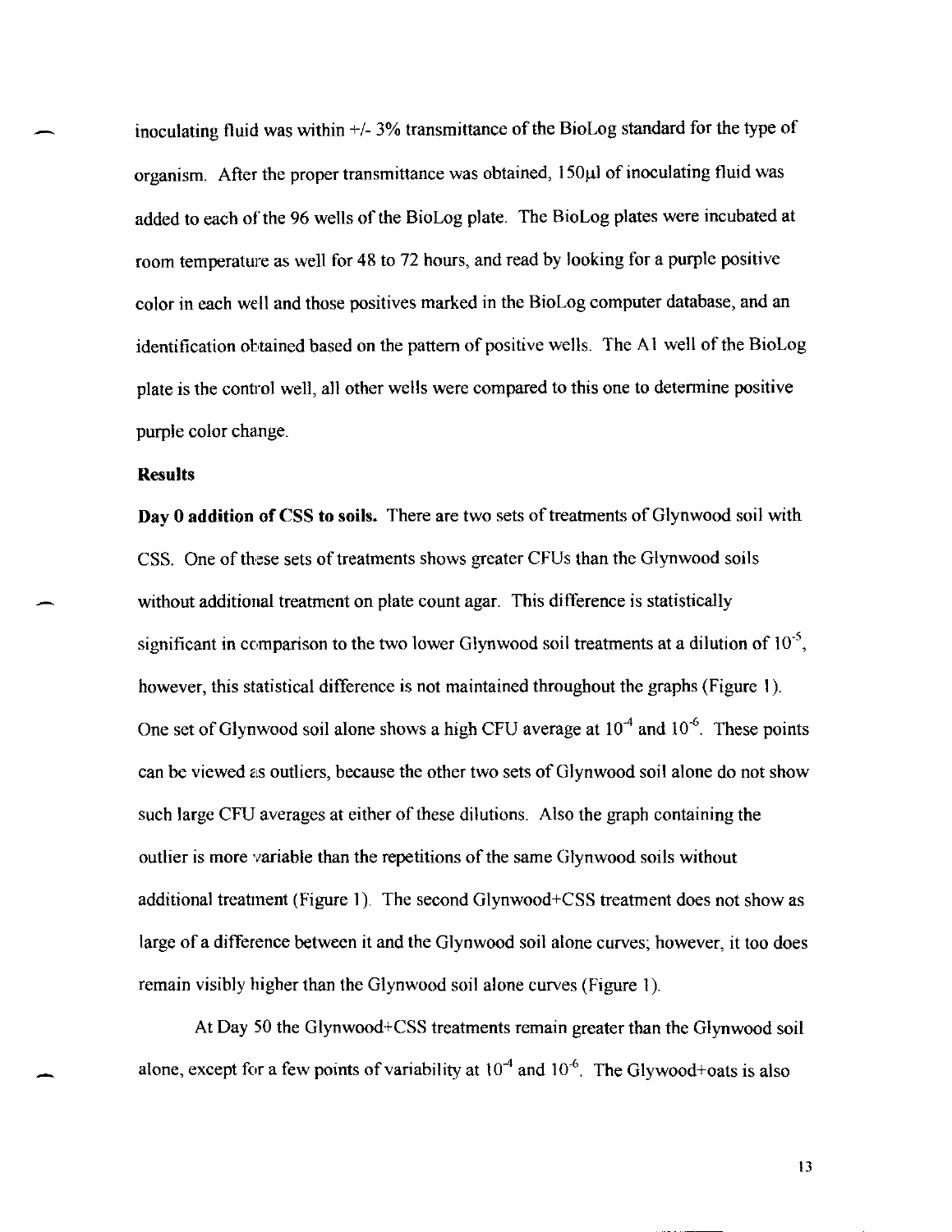lower than both of the Glynwood+CSS treatments at 10-4, and remains below one of the treatments until  $10^{-7}$  (Figure 4). However, there is a decrease in the average numbers of CFU between day 0 and day 50. Both day 0 Glynwood+CSS curves show higher CFU than the same treatments at day 50, though the comparable curves do show the same patterns (Figure 10).

The MDD treatments were not repeated as more than one set as with the Glynwood soils. The MDD+CSS treatment did show visible increase in CPU over the MDD soil lacking this treatment at day 0 (Figure I). The MDD+CSS treatment does shows visibly greater CFU than the MDD soil alone at day 50 as well. This difference is statistically significant at  $10^{-5}$ , however, this statistical difference is not maintained throughout the curves (Figure 4). However, unlike the Glynwood curves, the day 50 curves of MDD+CSS show greater quantities of CFU (Figure 7).

Overall, the addition of CSS to soil seems to increase the bacterial CPU on plate count agar over soils without this additional treatment. The effect of the 50 day incubation period on the soil with CSS varies based on the site. The Glynwood site does not show increased CFU on plate count agar over the 50 days, where as the MDD site does show increased CFU on plate count agar over the 50 days.

The treatment of Glynwood soil and MDD soil with show greater average CFU on actinomycete isolation agar when compared to soils without treatment at day O. There again is variability among the Glynwood+CSS treatments. The first set of Glynwood+CSS treatments shows visibly greater CPU than all other Glynwood treatments, however, this is not the same for the second Glynwood+CSS treatment, which fall below the Glynwood+oats, and one Glynwood soil without treatment (Figure 2).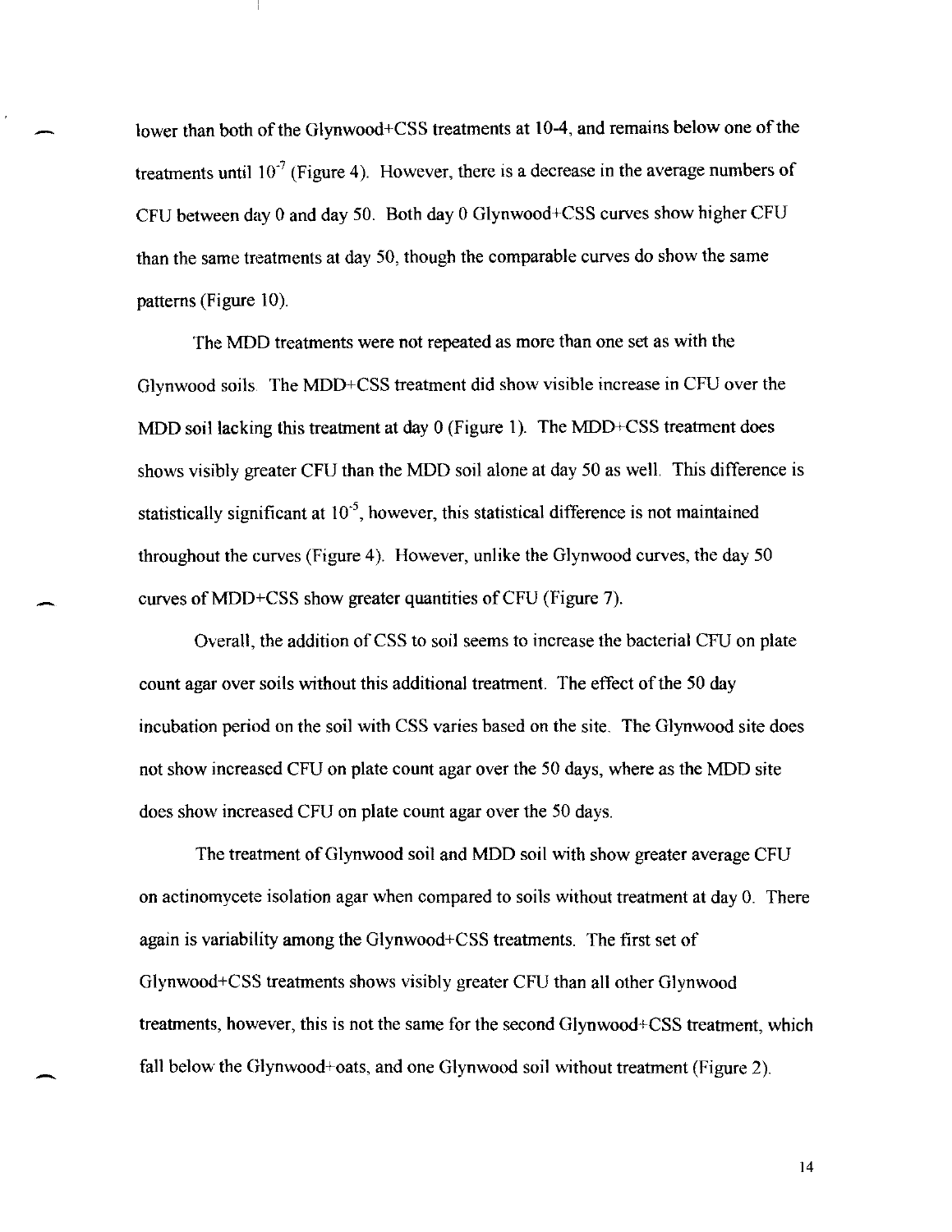However, at day 50 the average CFU of Glynwood+CSS drop below those seen in untreated Glynwood soil (Figure 5). However, when comparing the day 0 and day 50 treatments there is some variability seen. For one set of Glynwood+CSS treatments the day 50 shows lower average CFU than the comparable treatment at day 0, with the two time points being statistically different at  $10^{-4}$ . The second set of Glynwood+CSS treatments do not match the first. The Glynwood+CSS day 50 time point has higher CFU than day 0, however, this is reversed after  $10^{-6}$  dilution (Figure 11). The standard deviations for both sets of time points are large at  $10^{-4}$ , which displays the variability of the data, and the need for more repetitions.

The MDO+CSS shows visibly larger CFU averages than the MOO soil alone, however, the standard deviations do not show that these treatments are statistically different. Also the difference in the treatments is lost at 10-5 because of the low colony formation in the higher dilution for both treatments (Figure 2). The MDO+CSS day 50 treatment is only marginally higher than the MDO soil alone at day 50 between dilutions  $10^{-5}$  and  $10^{-8}$  (Figure 5). At  $10^{-4}$  the MDD soil alone shows a higher CFU average than the MOO+CSS, however, because two of the three trials show high CFU, this data point cannot be regarded as an outlier, therefore more repetitions would determine a more accurate average. Unlike the Glynwood soil time point data, the MDO+CSS curve for day 50 shows more average CFU than the curve for day 0. Though this difference is distinguishable., it is not significant, nor a large visible difference (Figure 8).

Treatment with CSS shows increased CFU of fungi on sabouraud dextrose agar at day O. Both the Glynwood+CSS treatments show visibly higher CFU curves, however, large standard deviations hides any statistical differences between Glynwood+CSS

-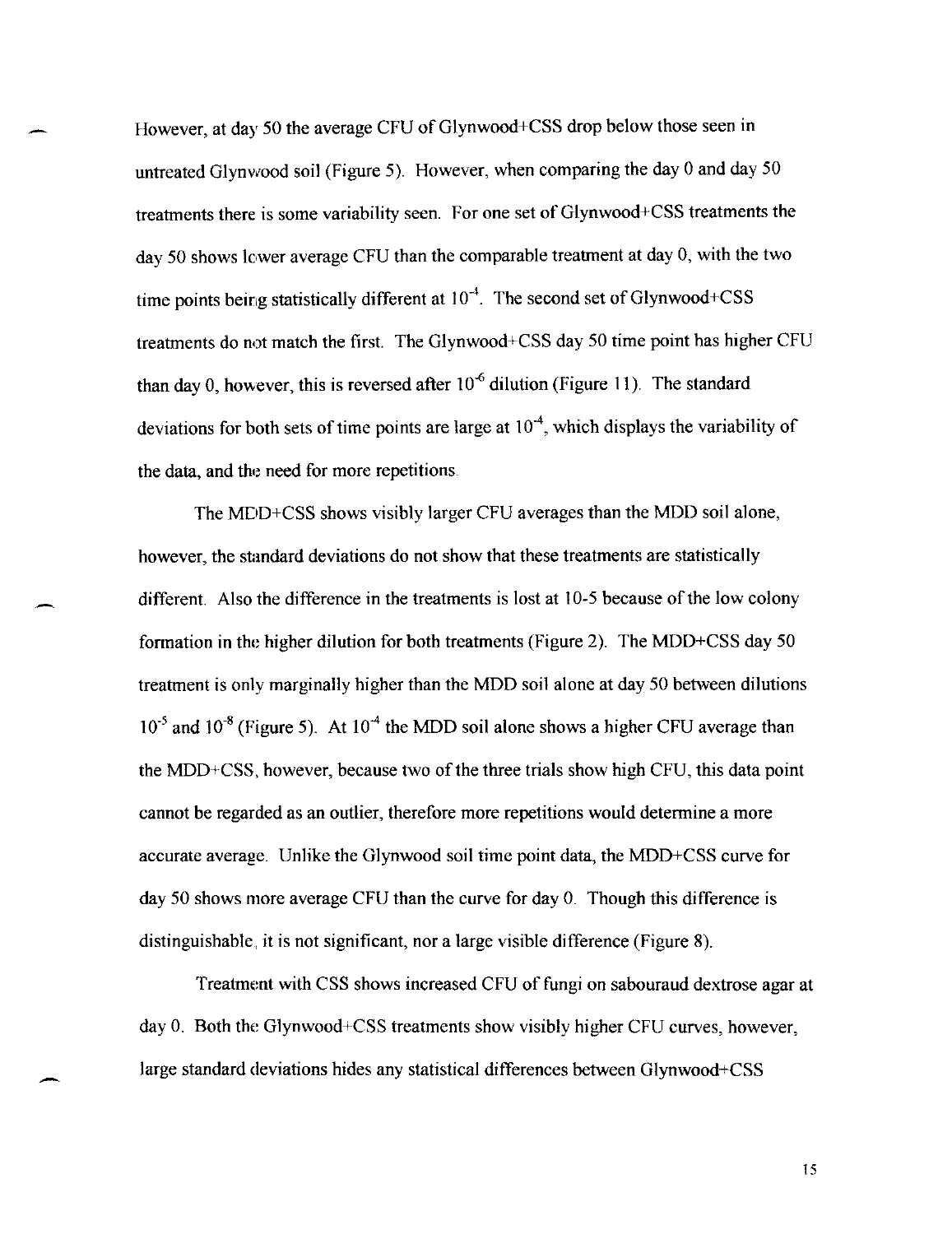treatments and the other Glynwood treatments (Figure 3). The higher CFU averages of the Glynwood+CSS treatment over the Glynwood soil alone is maintained at day 50, however, some variability is seen at  $10^{-6}$ , with one of the Glynwood soil sets, caused by a high CFU count of one of the replicates. The difference between the Glynwood+CSS treatments and the Glynwood soil alone is statistically significant at  $10^{-4}$  (Figure 6). The Glynwood+CSS day 50 samples showed higher average CFU than the comparable curves for the day 0 time point (Figure 12).

The MDD+CSS also shows visibly higher CFU curves when compared to both the MDD soil alone and MDD+oats. These values show statistical difference at  $10^{-3}$ ; however, this difference is lost in higher dilutions due to the large standard deviation of the MDD+CSS curve (Figure 3). The day 50 treatments of MDD+CSS show increased average CFU over the day 0 treatments (Figure 9).

**Addition of oats.** The effect of the CFU with the addition of oats was looked at for both the Glynwood and MDD soils. At day 0 on plate count agar more bacterial CFU were present with the addition of oats when compared to the Glynwood soil with no additional treatment (again ignoring the outlier at  $10^{-4}$  for the untreated Glynwood soil) (Figure 1). However, at day 50 the CFU averages of the Glynwood+oats treatment is highly variable showing both lower and higher average CFU than the untreated Glynwood soil (Figure 4). When comparing the two time points the day 0 curve shows higher average CFU than day 50 for the lower half of the dilutions, and the opposite is true for the higher dilutions (Figure 10).

At day 0 on the actinomycete isolation agar, a similar trend is seen as that for the day 0 plate count agar Glynwood soil with oats. The Glynwood+oats treatment at day 0

-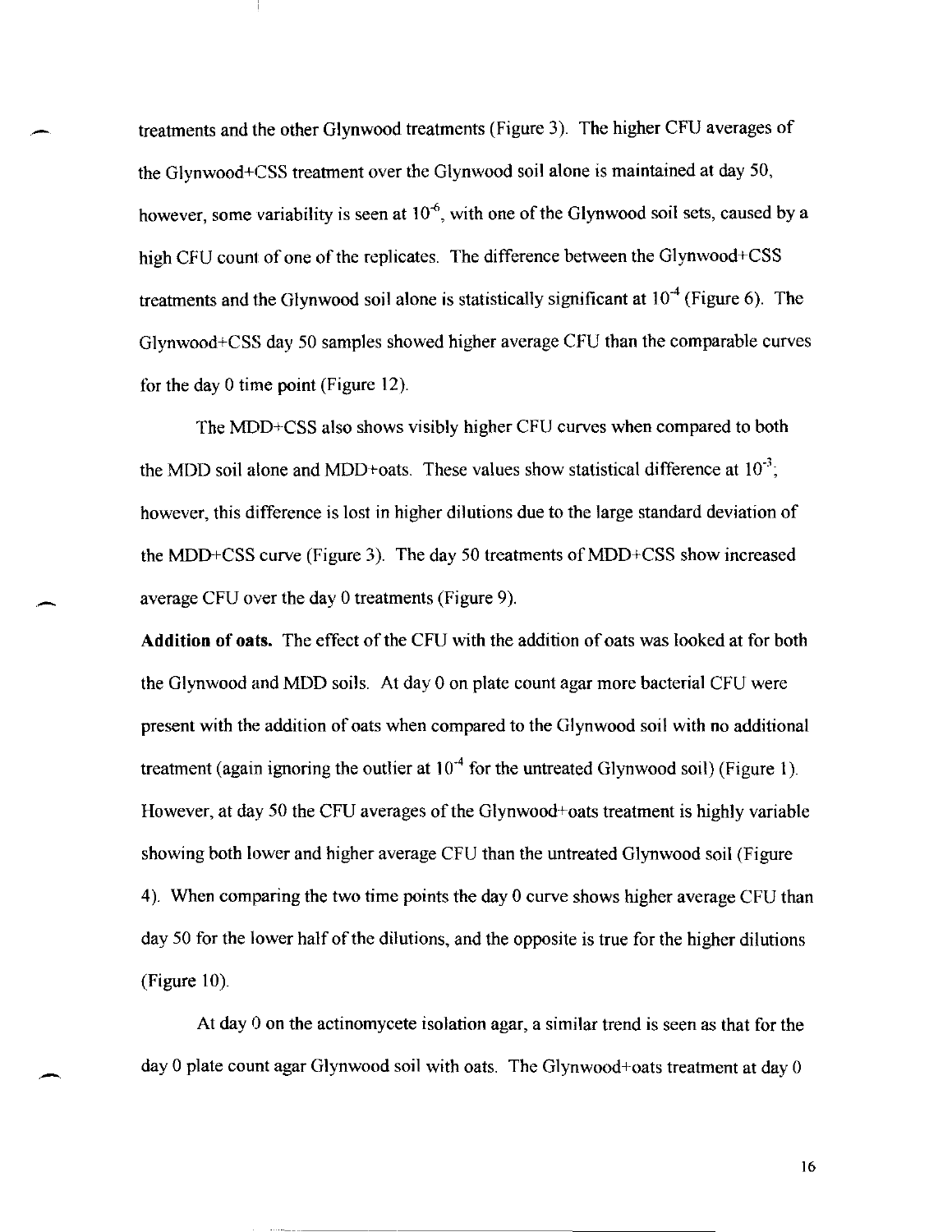shows higher average CFU than the untreated Glynwood soils, however, because of the large standard deviations a statistical difference cannot be determined (Figure 2). At day 50 the Glynwood+oats treatment maintains larger overall average CFU, and this increased CFU show significance at  $10^{-5}$ ,  $10^{-6}$ , and  $10^{-7}$  (Figure 5). The curve of day 50 Glynwood+oats treatment is more continuously decreasing through the dilutions as compared to the day 0 time point (as well as the other treatments) that have a drastic decreasing slope between the first two dilutions (Figure 11). This may suggest that the presence of oats help to stabilize the actinomycete population in the Glynwood soil.

In the MOD soil at day 0 the MOD with oats shows higher CFU than the MOD soil with no treatment on plate count agar (Figure I). However, the curve at day 50 is more variable, beginning below the non treated soil, and rising above in the later dilutions (Figure 4). An increase in CFU is also seen with the addition of oats on actinomycete isolation agar. This greater CFU average is also seen when comparing the MDD+CSS treatment (Figure 2). However, the curve at day 50 resembles that for the plate count agar, there is a low CFU average at  $10^{-4}$ , this average varies little with the next two dilutions giving a plateau appearance to the curve. Therefore, the first dilution does not show a greater average CFU than the untreated MOD soil, however, the greater CFU is seen in the next two dilutions, replicating that seen on day 0 (Figure 5). Like the Glynwood soil with oats, the MOD soil with oats shows a more stable graph, further supporting the possible correlation between the presence of oats and the actinomycete population.

The GI)'nwood and MDD soils with oats were also plated on sabouraud dextrose agar. At day 0 the Glynwood soils with oats showed more average CFU at  $10^{-3}$  than the

-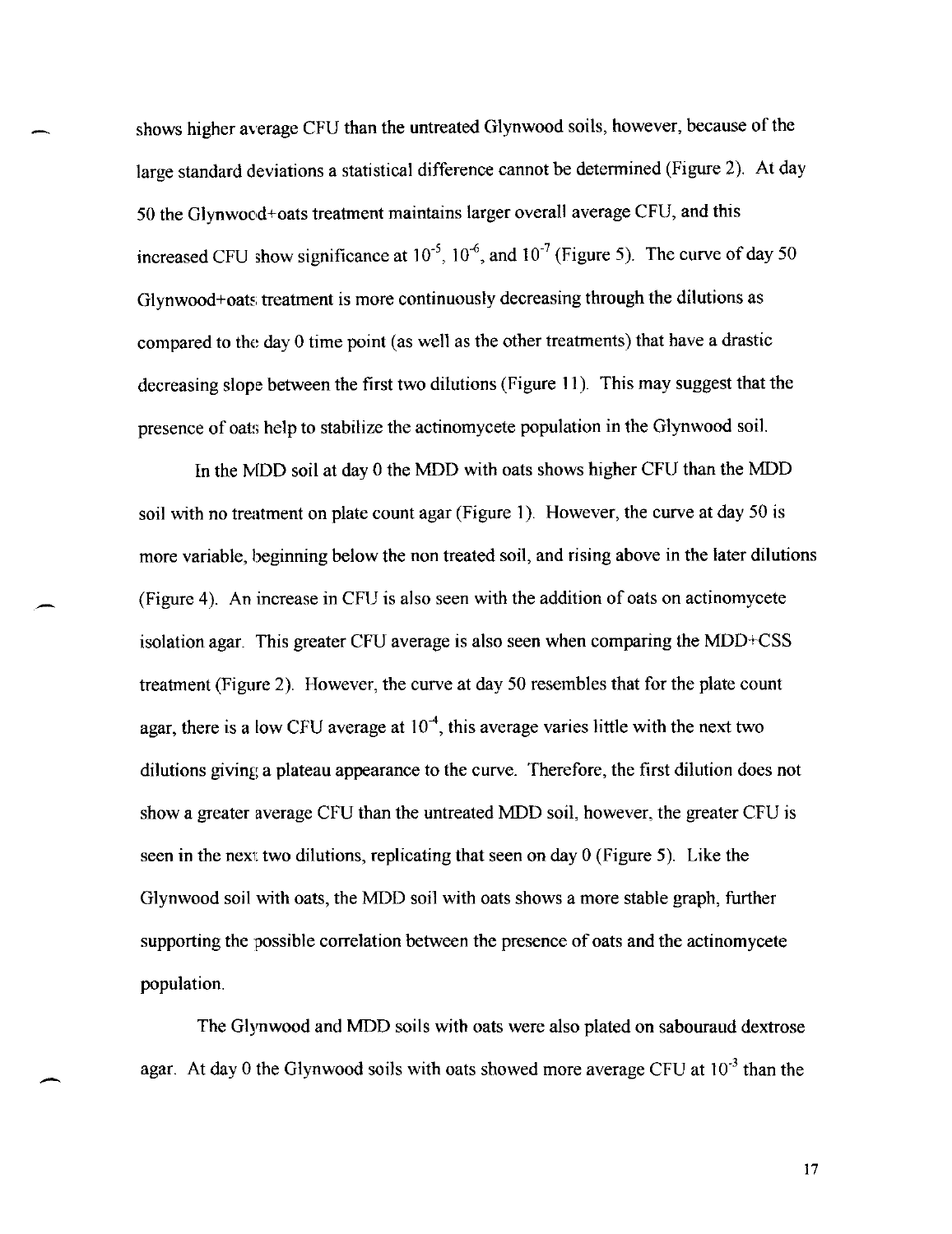Glynwood soils alone, however, they were not higher than the Glynwood soils with CSS. At  $10^{-4}$  the Glynwood+oats curve is nearly equal to two of the three untreated Glynwood soil curves (Figure 3). However, by day 50 the distance between the Glynwood+oats and Glynwood soil alone curves increases, with Glynwood+oats showing more average CFU, however, the error bars do not reveal a statistical difference (Figure 6). There is an increase in the average CFU of the day 50 curve compared to the day 0, this could be due to the interaction of fungi within the rhizosphere (Figure 12).

The MDD soil shows more CFU than the non-treated soil, however, this varies at the 10-4 dilution because of a high count for the non-treated soil. This variation is due to the large standard deviation of the non-treated soil, because the MDD+oats maintains a small standard deviation throughout the curve (Figure 3). At day 50 the MDD untreated soil falls below the MDD+oats treatment, however, there is not a great difference in CFU (Figure 6). When comparing the day 0 and day 50 curves the MDD+oats shows greater average CFU at day 50 than day 0, however, the day 50 curve is also more variable, so the significance of this distance cannot be detennined (Figure 9).

Diversity. The actinomycete isolation agar showed little diversity at both 0 and 50 days. Other colonies of organisms not characteristic of actinomycetes grew up as well on this isolation agar, which would imply a problem with the media in isolating actinomycetes, or very viable non-actinomycete species that will grow on any nutrient source. In general on the plate count agar the samples taken from day 0 had more diversity than those taken from day 50. The predominant organism in the day 0 plates was identified as *Rrevibacterium otiditis,* a gram positive rod, growing as a large cream granular colony. At day 50 plates the predominant colony morphology was a white granular colony, also a

-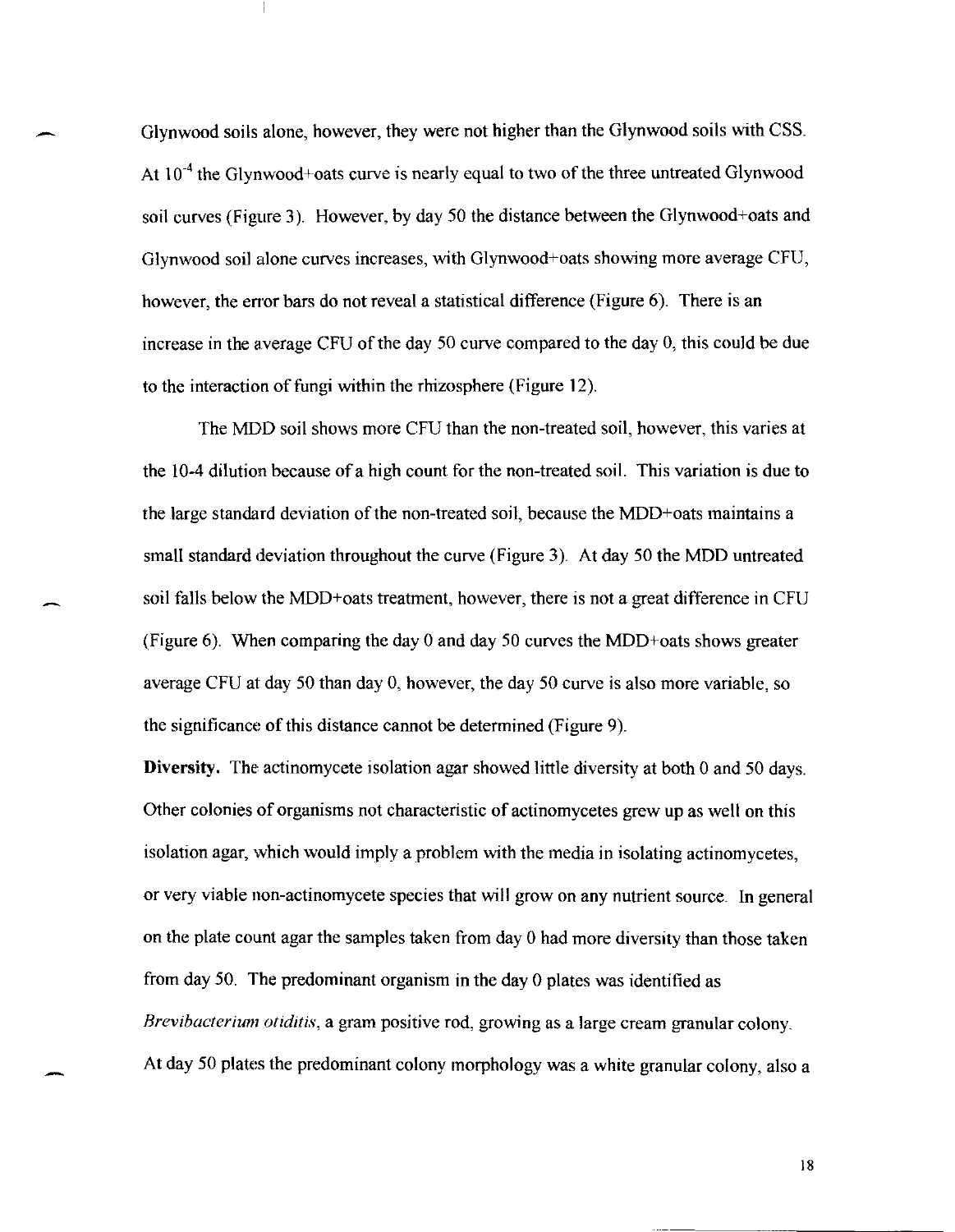gram positive rod. Though an identification of the day 50 sample could not be obtained using the BioLog plate, it is most likely that this is the same species, just more resistant due to growth in the presence of the heavy metals. The colonies on the day 50 plates were typically smaller, and because of the decreased diversity the plate was more monochrome in color. When looking at the diversity of organisms seen on the plates it must be remembered that the majority of microorganisms that live is soil are nonculturable, so the diversity seen on the plate only displays one small portion of the diversity with in the soil (Bakken, 1997).

The fungi were not identified, however, when observing the plates at day 0 and day 50 there was often a shift to growth of different fungal colonies, based on visible observation of the colors and mycelial growth. The day 50 plates had a more colorful array of organisms. Based on observation many of the plates were overrun with what appeared to be *Aspergillus niger.* 

**Identification.** The bacteria identified by the BioLog system are listed in Table 1. Also listed are the probability given by the BioLog computer system and the BioLog system calculated similarity and distance of the test organism to the identification organism. The identification of *Pseudomonas jluorescens* is a logical identification. *Pseudomonas sp*  are part of normal soil microflora. *Pseudomonas fluorescens* is also looked at as an organism that can be genetically altered for increased agricultural production. Its name is derived from its ability to fluoress under UV light. The *Burkholderia sp* are in the same group as the *Pseudomonas sp* also present in soils, some of the species are important plant pathogens. *Cellumonas cellasea* is a coryneform bacteria, which are a common bacteria type found in soils. As its name indicates the *Cel/umonas sp* is important in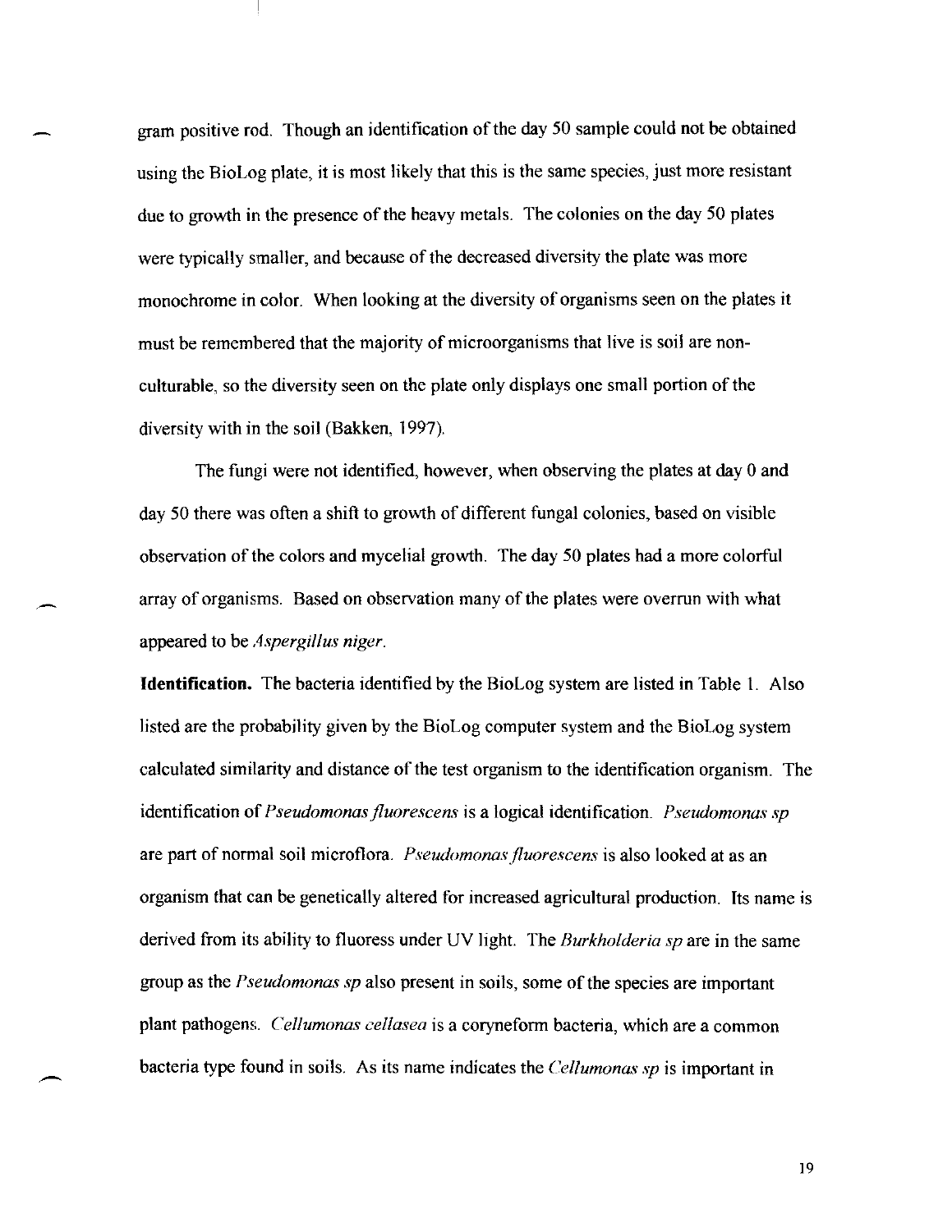degrading cellulose. *Francisella sp* are often found in animals and arthropods, given this it is very likely that this species would show up in the soil.

### **Discussion**

-

When comparing the different average CFU curves, it is clear that more replicates of the different types of treatments are needed to make conclusive results, and bring out any statistical significance which is alluded to by the presence of some statistical difference between treatments at particular dilutions. The addition of CSS did increase bacterial and fungal growth at both sites over the soil without the CSS additive. This is most likely due to the increased level of organic matter provided by the CSS, which could be used as a nutrient source. However, it is not conclusive whether the addition of CSS increased the growth of actinomycetes. The Glynwood soil showed variable results as to CFU of actinomycetes with the addition of CSS; however, the MDD soil did show an increased average CFU with the addition of CSS.

The addition of oats showed increased bacterial, actinomycete, and fungal growth in both soils. This occurrence is most likely due to the important rhizosphere interactions that occur between bacteria and fungi. This symbiotic relationship allows for increased growth of microorganisms over soils lacking this interaction.

The effect of the 50 day span was different based on the site from which the soil was taken. The MDD soil consistently showed increased average CFU at day 50 than when the comparable treatments were examined at day 0. The Glynwood soils showed decreased levels of bacteria over the 50 day time period, however the fungi levels increased over the 50 day time period. This same occurrence is seen in another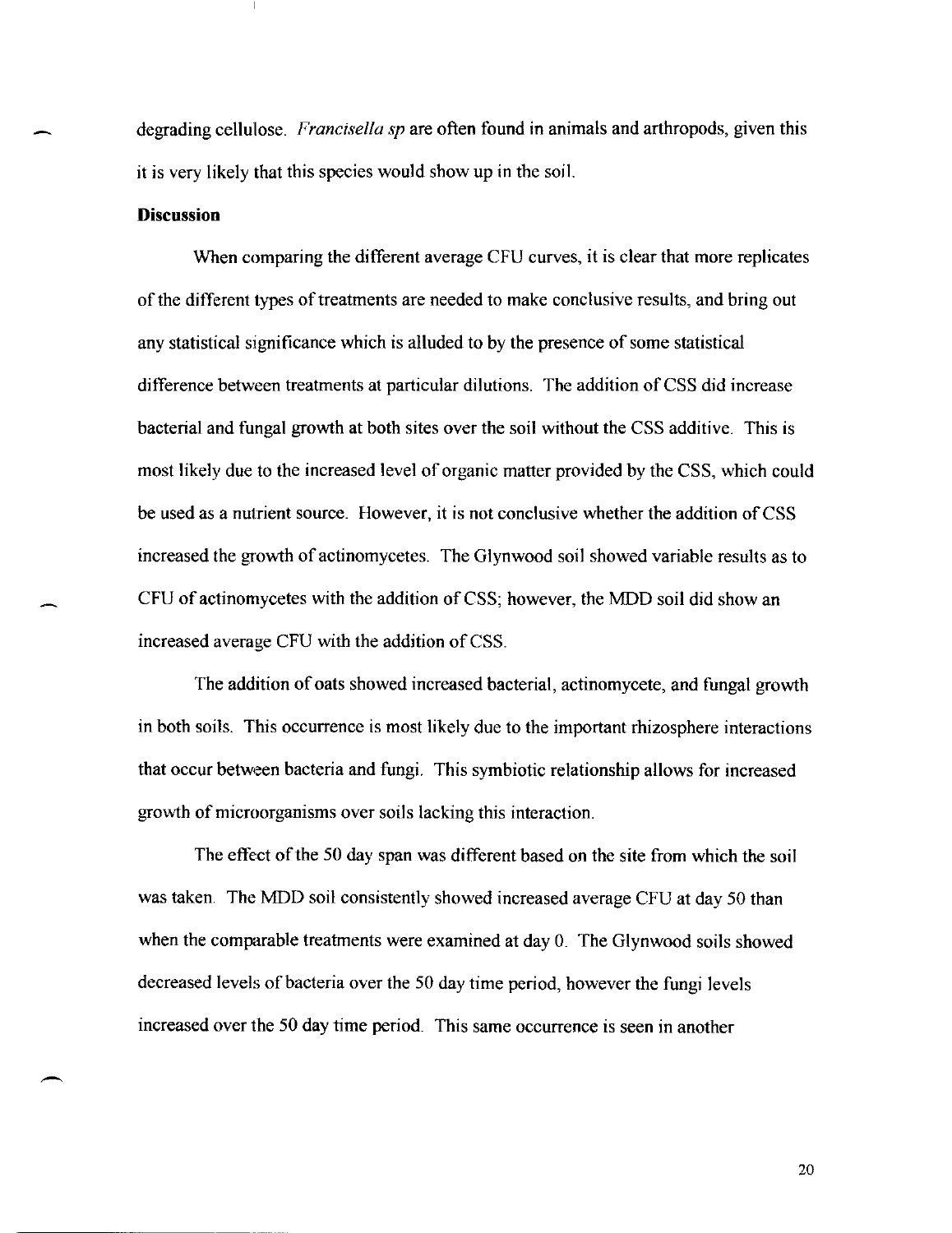experiment using Glynwood soil containing a petroleum contaminant in combination of differing levels of two types of chromium (Pichtel, 1992).

It is obvious that there is a difference in the two soil sites, and the subsequent effect on the microorganisms. This difference could be due to the nature of the contamination of the soil. The high amounts of heavy metals, particularly Pb and Cd could allow for quicker selection of resistant microorganisms, and then proliferation of those microorganisms. The lower Pb levels of the Glynwood soil may inhibit growth of microorganisms, particularly the bacteria, because the nonresistant bacteria may metabolically function longer providing more competition and not allowing for the increased proliferation of resistant microorganisms. In addition small successive doses of contaminant metals have a stronger inhibitory effect than one large dose (Doelman, 1985). Because it is unclear as to if the contamination of each site occurred slowly or in large increments it is impossible to say definitely if this could cause the difference in the reaction of the soil microorganisms of the different sites. However, it does remain as a possibility that if the Glynwood soil is being continuously contaminated by small doses of Pb, that the greater inhibition of growth over time could be due to the means by which the soil is being contaminated.

Another factor influencing the effect of the heavy metal contaminants is the makeup of the soil. Glynwood soil has a high concentration of silt. Soils showing the greatest effect of low concentrations of metals are sandy soils (Doelman, 1985). Though silt is not sand, it most likely acts more like sand in the effects of concentrations of heavy metals, and less like clay, which can sustain higher concentrations of metal contaminants before an effect is seen (Doelman, 1985). The fact that the Glynwood soil reacted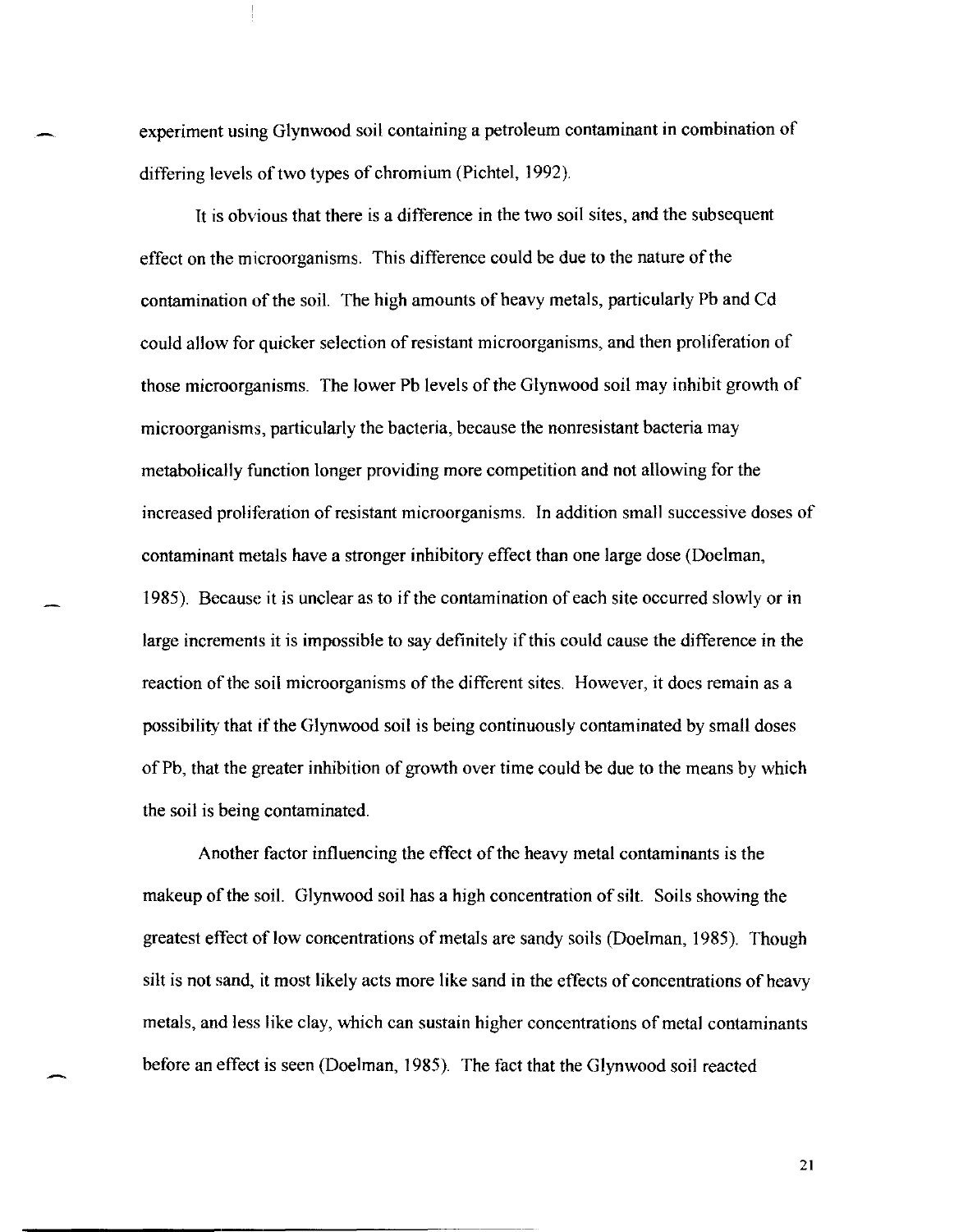similarly in two different experiments, with two different types of contaminants, one being solely heavy metal contaminant, the other also containing a petroleum contaminant, shows how important the soil make up is in contributing to the effect of the contaminants. The development of a bioremediation plan must incorporate the soil type, however, it is not safe to say that universal bioremediation techniques can be developed based on soil type. The contaminant present still requires consideration. In an experiment with Glynwood soil contaminated with fly ash of a powerplant showed decreases in the numbers of bacteria, actinomycetes, and fungi (Pichtel, 1990).

There is also Cd present in the MDD soiL Cd has a more drastic effect on the soil community than Pb (Doelman, 1985). The consistent increase of CFU over the 50 day period could be influenced by the Cd found in the MDD soil, which is not present in the Glynwood soiL Cadmium may select resistant microorganisms more rapidly, and without competition the increased proliferation is seen. More experimentation would have to be done with just Cd and Pb being the contaminants of the soil to make a conclusive observation.

Doelman stated, that heavy metal contaminants often cause a shift to more gram negative rods, and eukaryotes. However, it is inconclusive in this experiment if this is true because many of the original isolates were gram negative rods (data not shown). It is possible that the gram negative species grew more readily on the plate count agar, and therefore masked the presence of more gram positive species. For this observation to be made confidently an experiment must be designed to differentially select for gram negative and gram positive species based on additives that may be added to the medium. Also to truly display this shift other testing of the soil bacteria must be done, such as PCR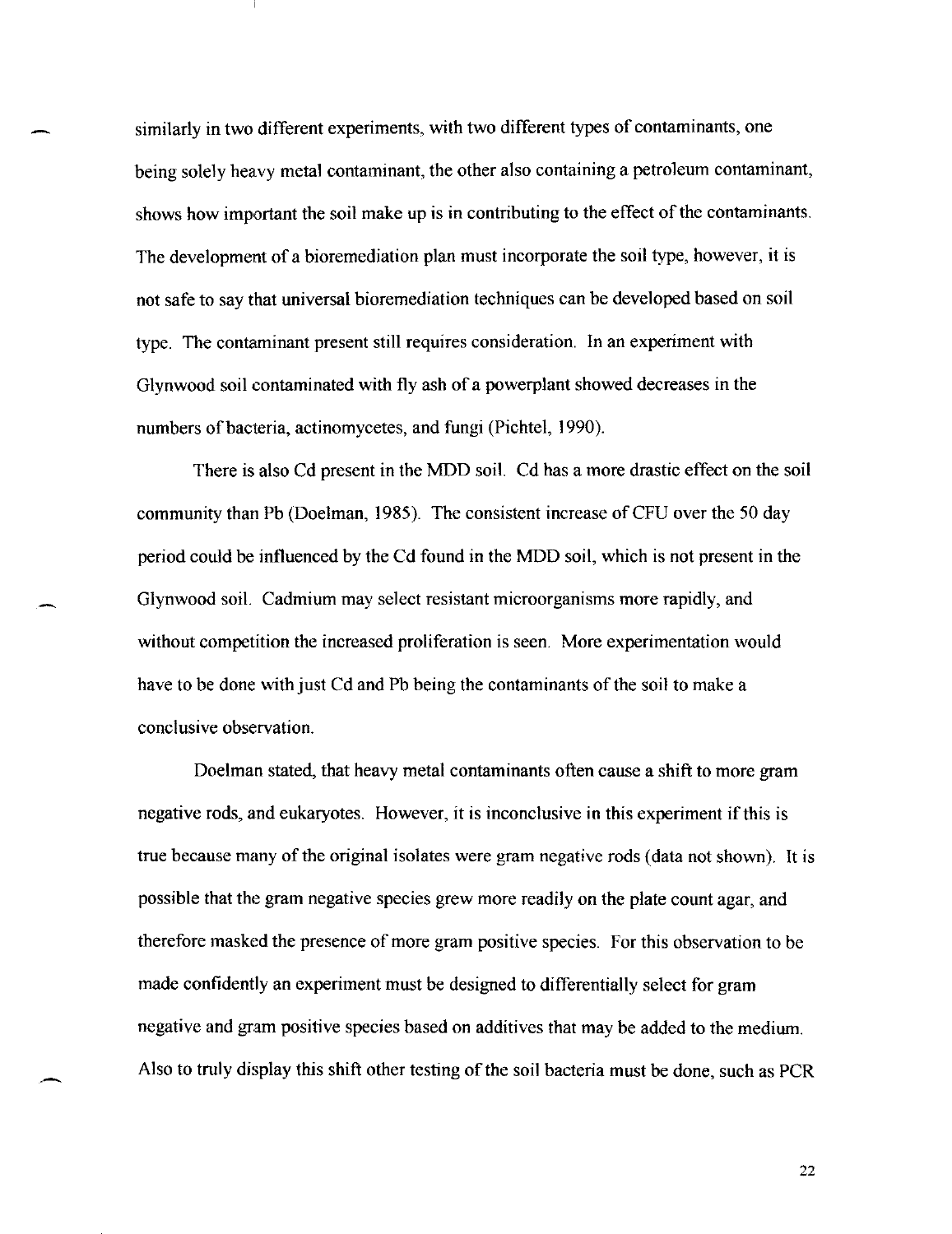identification, because the majority of soil bacteria are nonculturable (Bakken, 1997). These bacteria may be contributing to the change in the microbial population due to the contaminant, as well as any elimination of the contaminant that may ocuur.

However, it is clear that the fungi did fair better in both soil types over the 50 day time period. The presence of, what is thought to be *Aspirgillus niger,* supports the finding of Babich that *Aspergillus sp.* were able to tolerate high levels of Cd (Babich, 1977). The *Aspergillus* was present in both soil types, suggesting that this species can tolerate high levels of Pb as well as other toxic metals, which are present in smaller quantities in both the soils. The results of the fungal analysis would suggest that there is an increased ability of fungi to grow in contaminated soils, and therefore the increased use of fungi in bioremediation projects.

This experiment led to a number of possible conclusions, however, for these conclusions to be effectively supported experiments must be performed to delineate the validity of these conclusions. Increased repetitions would also help to remove the variability seen in growth. A ground work is set for a number of possibilities to be explored further by looking at the effects the different soils as well as the different treatments have on the soil microbial populations.

#### **References:**

---

-

Babich H. and G. Stotzky. 1976. Effect of cadmium on fungi and on interactions between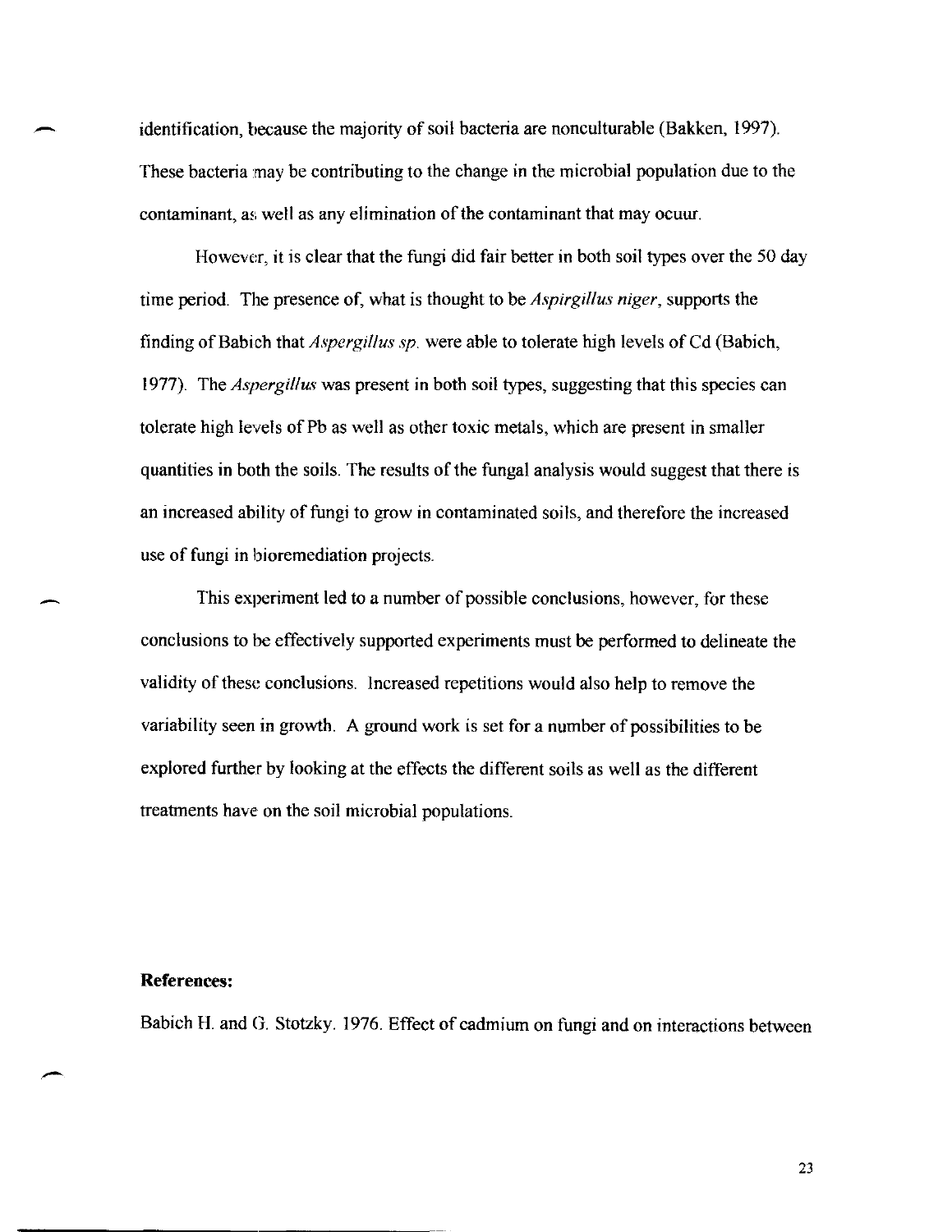fungi and bacteria in soil: influence of clay minerals and pH. Applied and Environmental Microbiology 33, 1059-1066.

- Bakken, Lars Reier. CuIturable and noncuItruable bacteria in soil. Modern Soil Microbiology, Marcel Dekker, INC, New York, 1997,47-59.
- Cheng, H.H. and D.J Mulla. The soil environment. Bioremediation of Contaminated Soils, American Society of Agronomy INC, Madison, 1998, 1-12.
- Doe1man P. Resistance of soil microbial communities to heavy metals. Microbial Communities in Soil, Elsevier Apllied Science Publishers, London, 1985, 369- 384.
- Doelman, P. and L. Haanstra. 1979. Effects of lead on the decomposition of organic matter. Sol. Biol. Biochem. 11, 481-485.
- Doelman, P. and L. Haanstra. 1979. Effect of lead on soil respiration and dehydrogenase activity. Sol. BioI. Biochem 11,475-479.
- Francis, A.J. Bioremediation of radionuclide and toxic metal contaminated soils and wastes. Bioremediation of Contaminated Soils, American Society of Agronomy INC, Madison, 1998,239-269.
- Pichtel, J., K Kuroiwa, H.T Sawyerr. 2000. Distribution of Pb, Cd, and Ba in soils and plants of two contaminated sites. Enviornmental Polution 100, 171-178.
- Pichtel, John R. and Dale A. Scheidler. 1992. Microbial activity in soil-hydrocarbon mixtures amended with chromium. Proceedings of the Indiana Academy of Sciences 101,75-82.
- Pichtel, J.R and J.M. Hayes. 1990. Influence of fly ash on soil microbial activity and populations. Journal of Environmental Quality 19,593-597.

-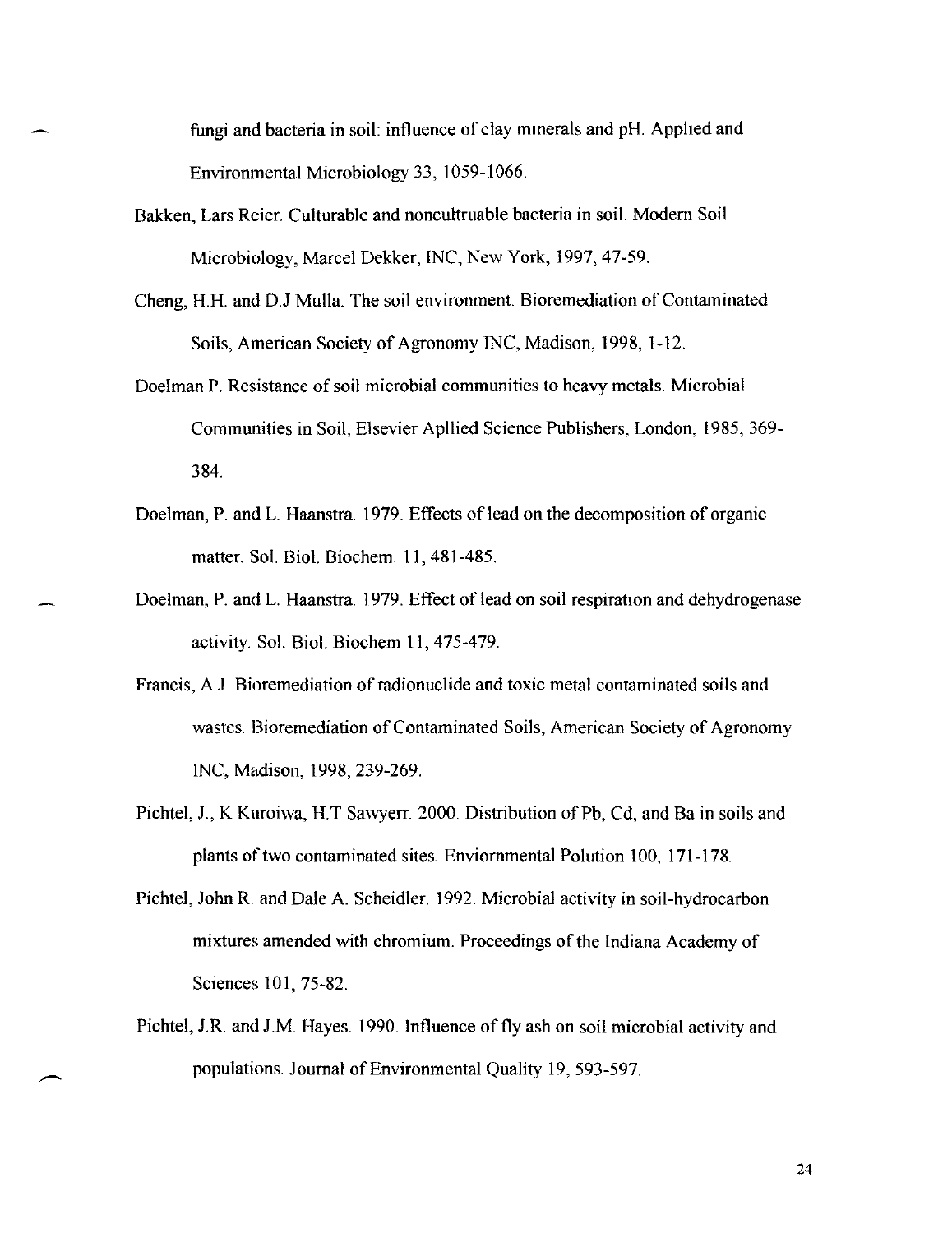Prescott, Harley, Klein. Microbiology fourth edition. WCB McGraw-Hill, Boston, 1999.

 $\frac{1}{3}$ 

- Sadowsky, M.J. and R.F. Turco. Enhancing indigenous microorganisms to bioremediate contaminated soils. Bioremediation of Contaminated Soils, American Society of Agronomy INC, Madison, 1998, 273-284.
- Stotzky, G. Soil as an environment for microbial life. Modem Soil Microbiology, Marcel Dekker, INC, New York, 1997, 1-19.
- Thorn, Greg. The fungi **in** soil. Modem Soil Microbiology, Marcel Dekker, INC, New York, 1997,63-108.
- United States Department of Health and Human Services, State of Indiana. 1997. Health Consultation, Memorial Drive Dump.
- United States Environmental Protection Agency Emergency and Enforcement Response Branch. 1997. Letter Report for Memorial Drive Dump.

-

-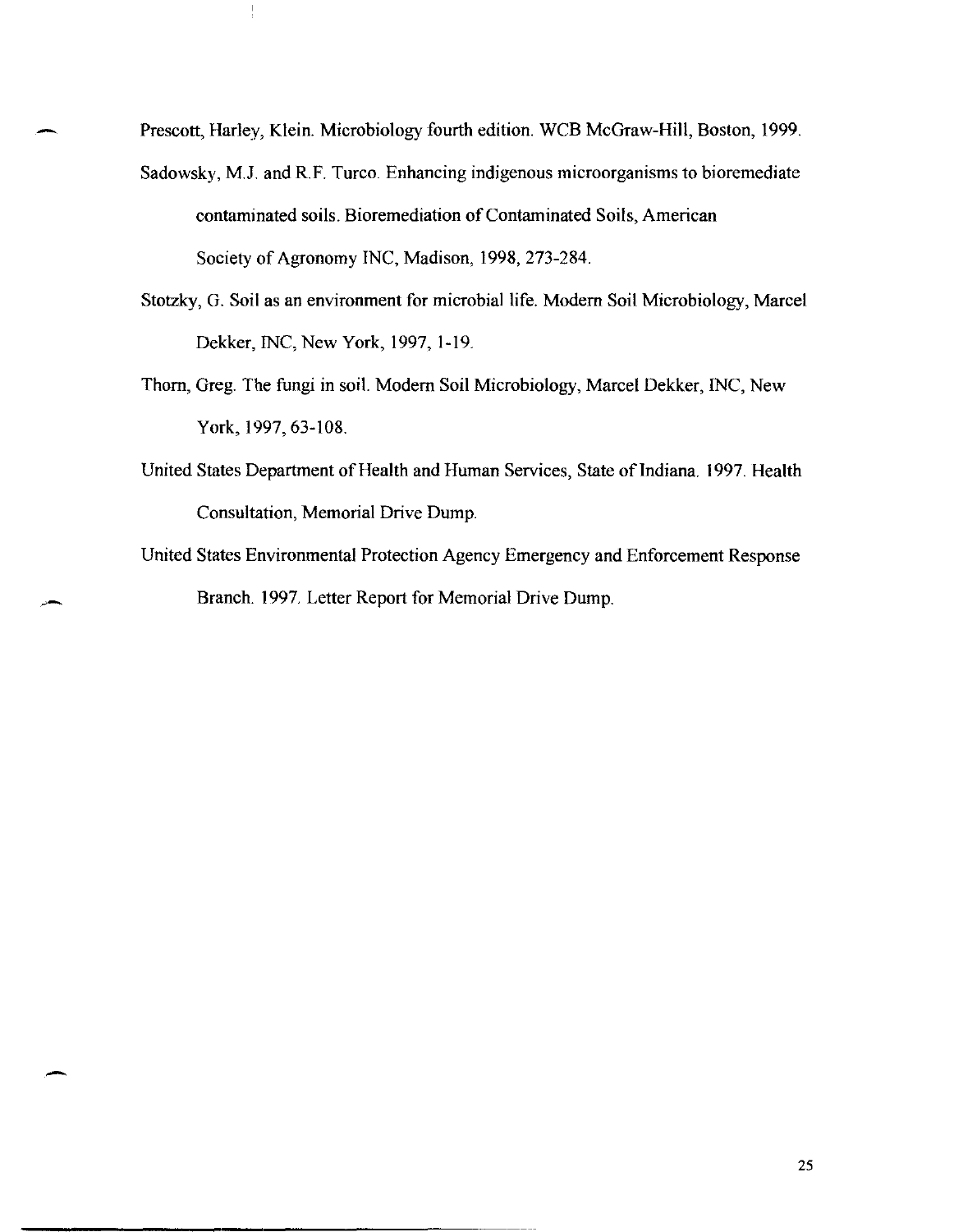

# Plate Count Agar Colony Forming Units Day 0

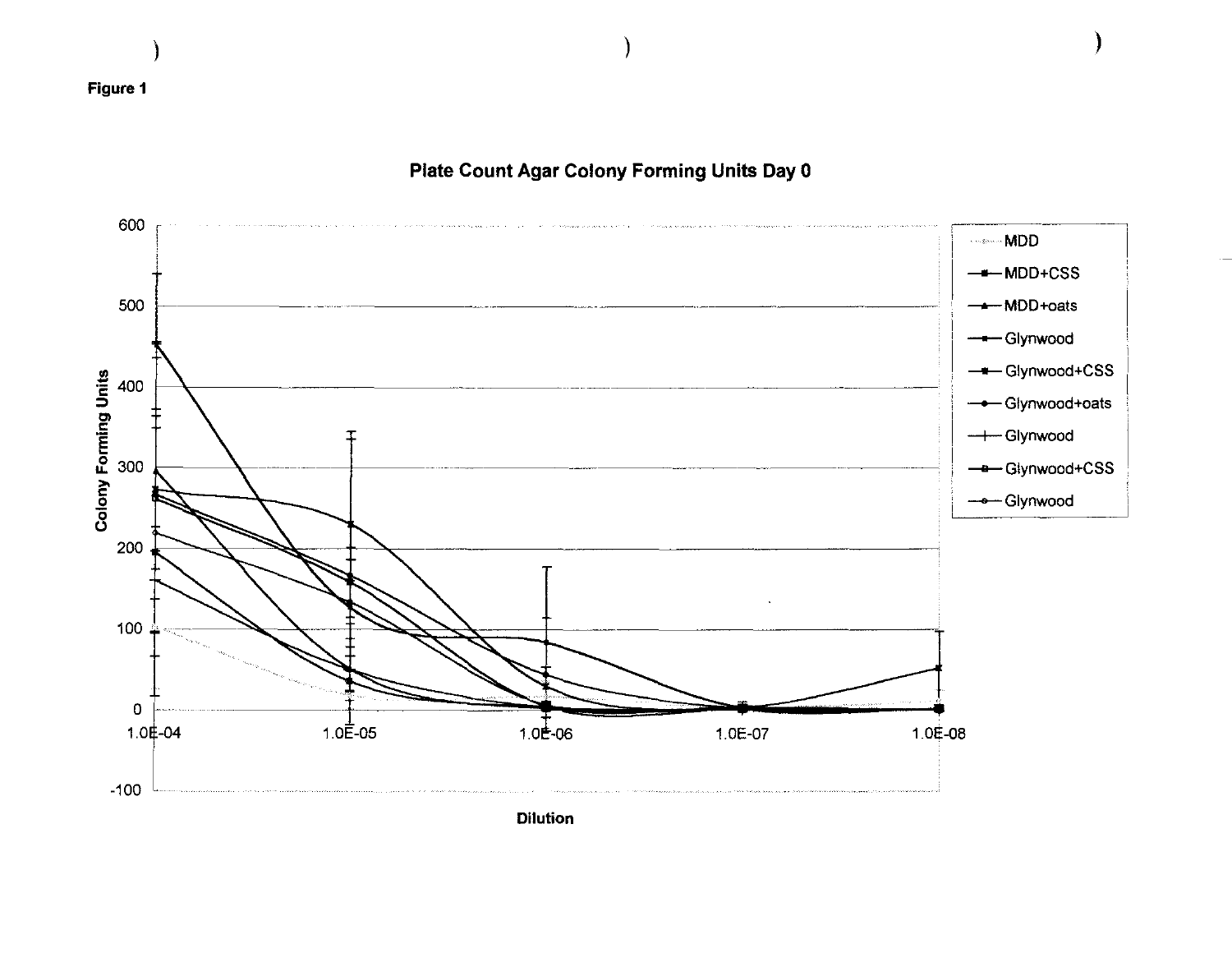

Actinomycete Isolation Agar Colony Forming Units Day 0

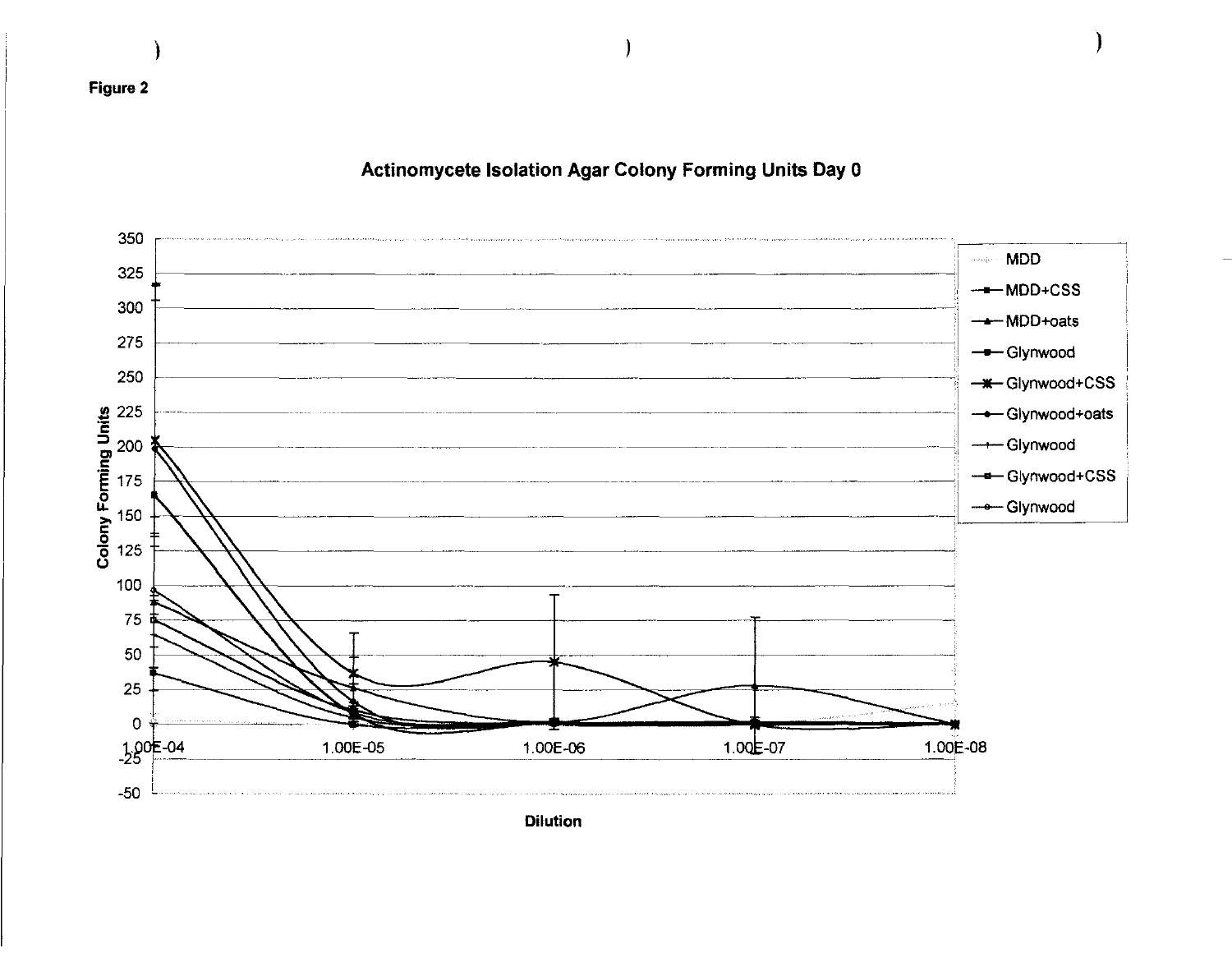

Sabouraud Dextrose Agar Colony Forming Units Day 0

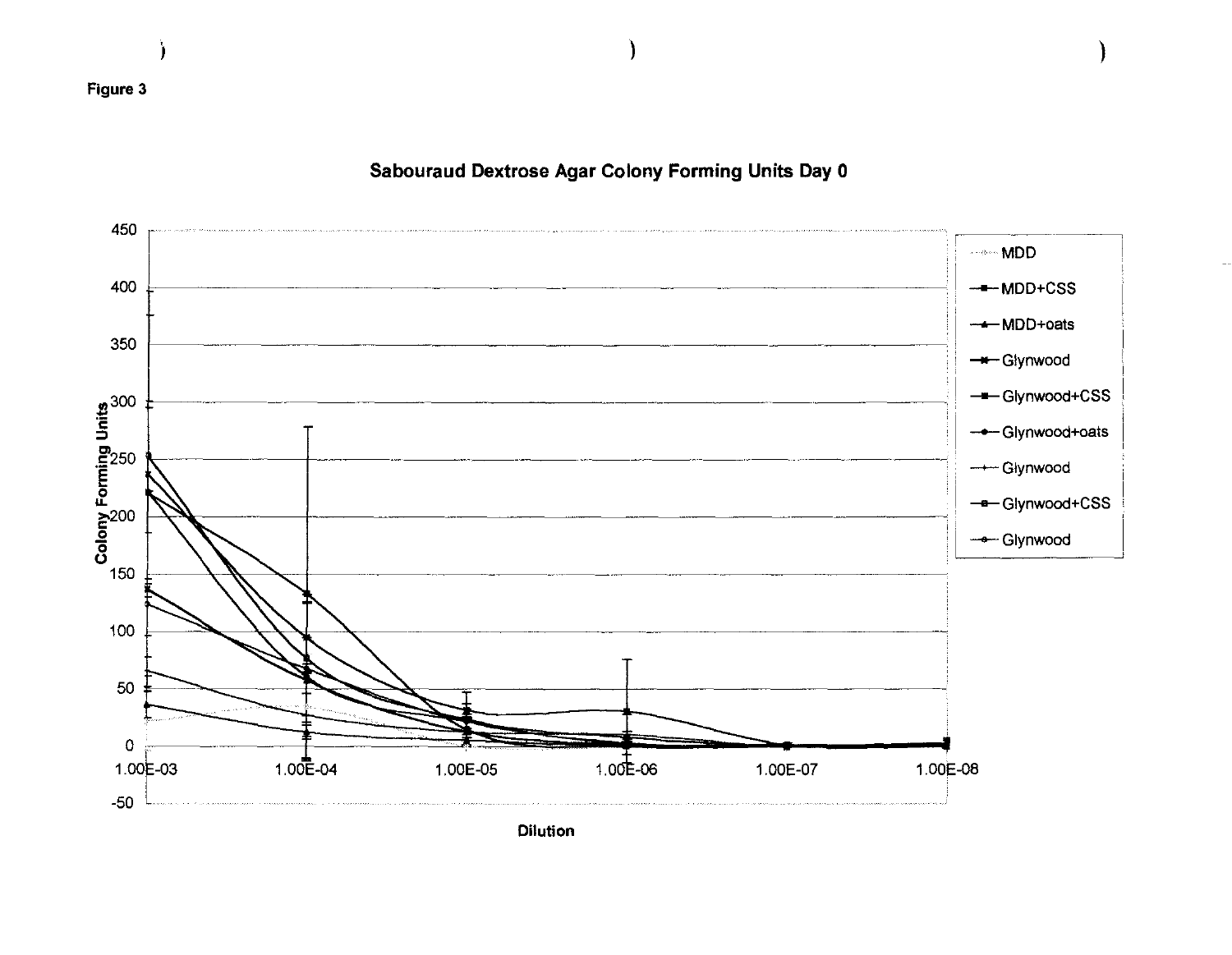

# Plate Count Agar Colony Forming Units Day 50

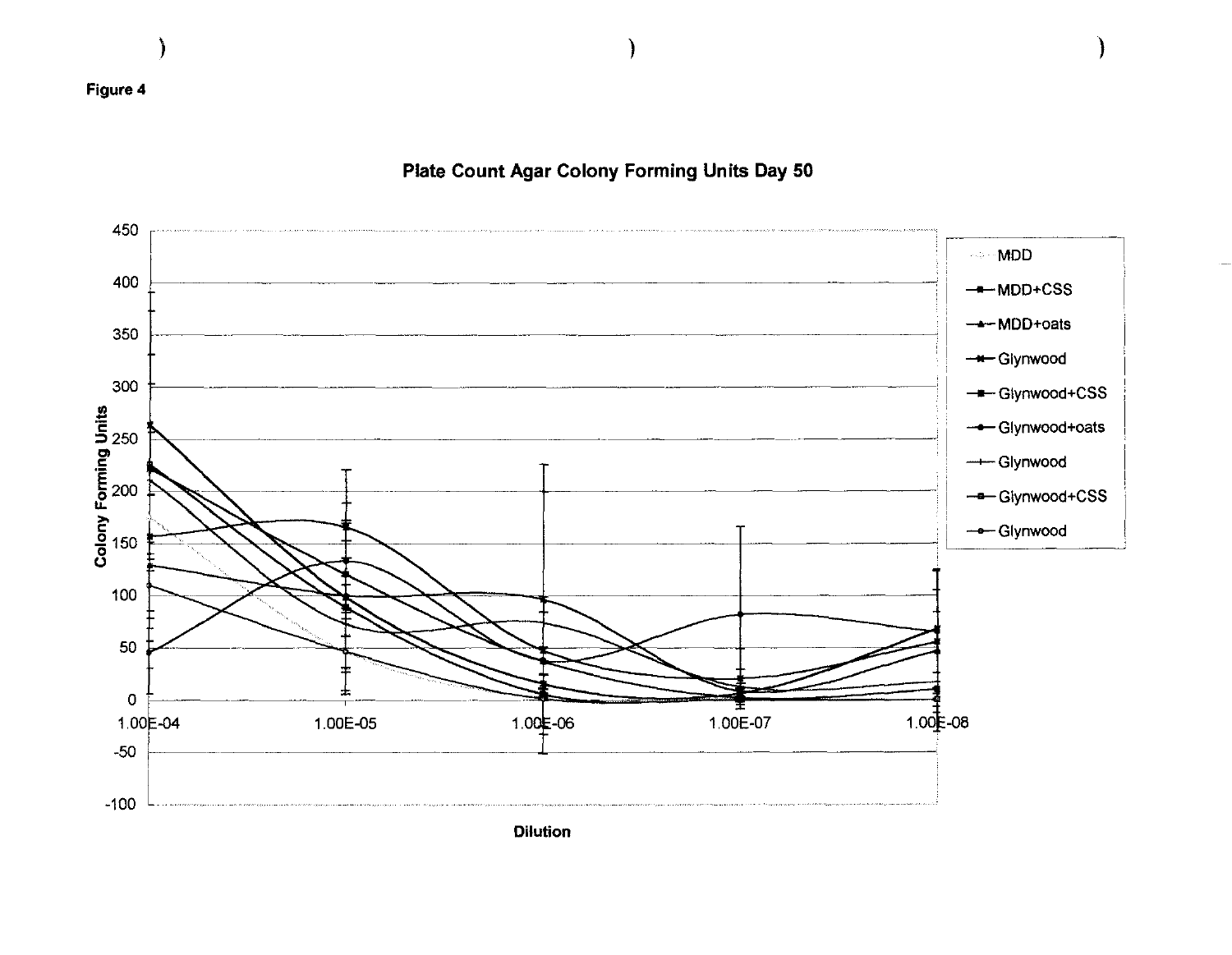

Actinomycete Isolation Agar Colony Forming Units Day 50

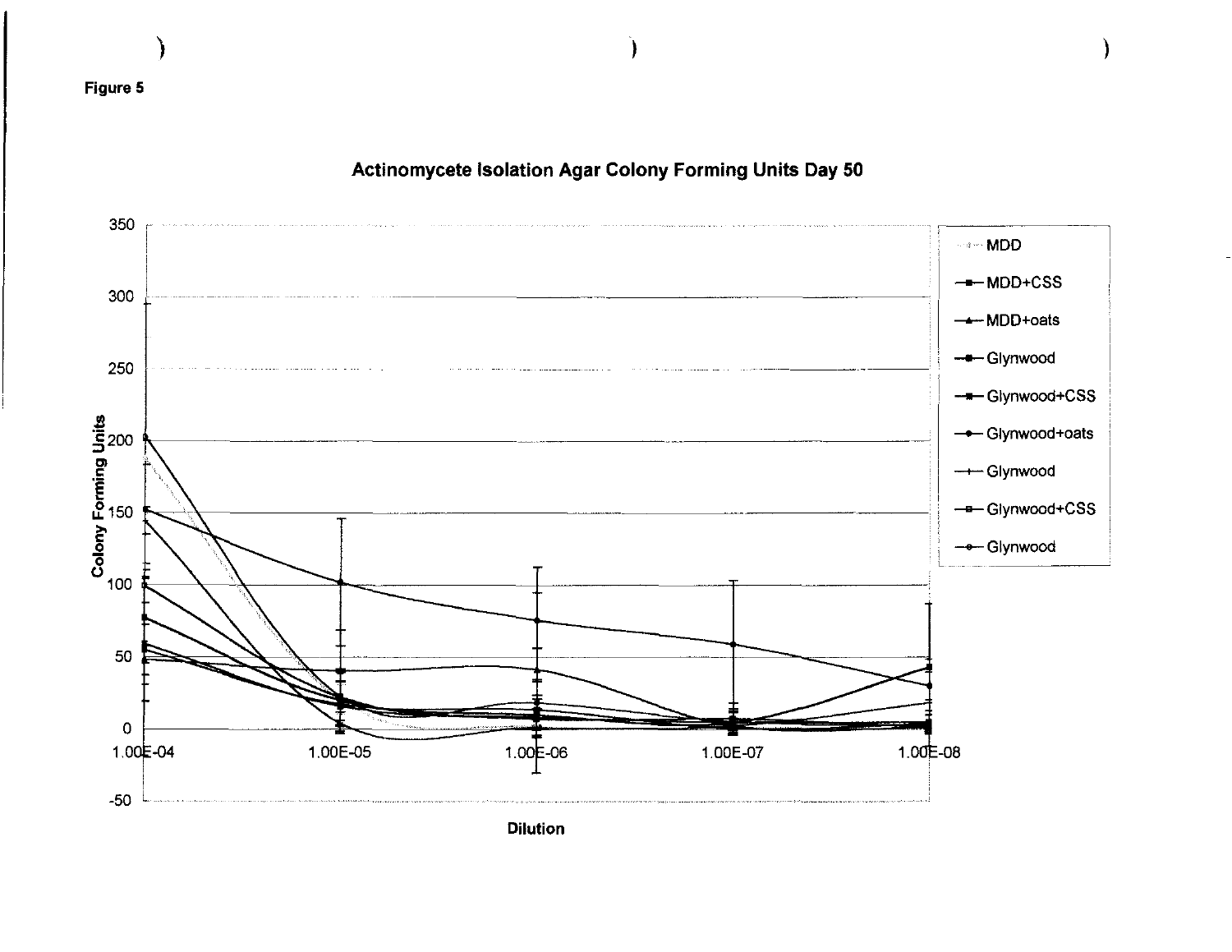

Sabouraud Dextrose Agar Colony Forming Units Day 50



**Dilution**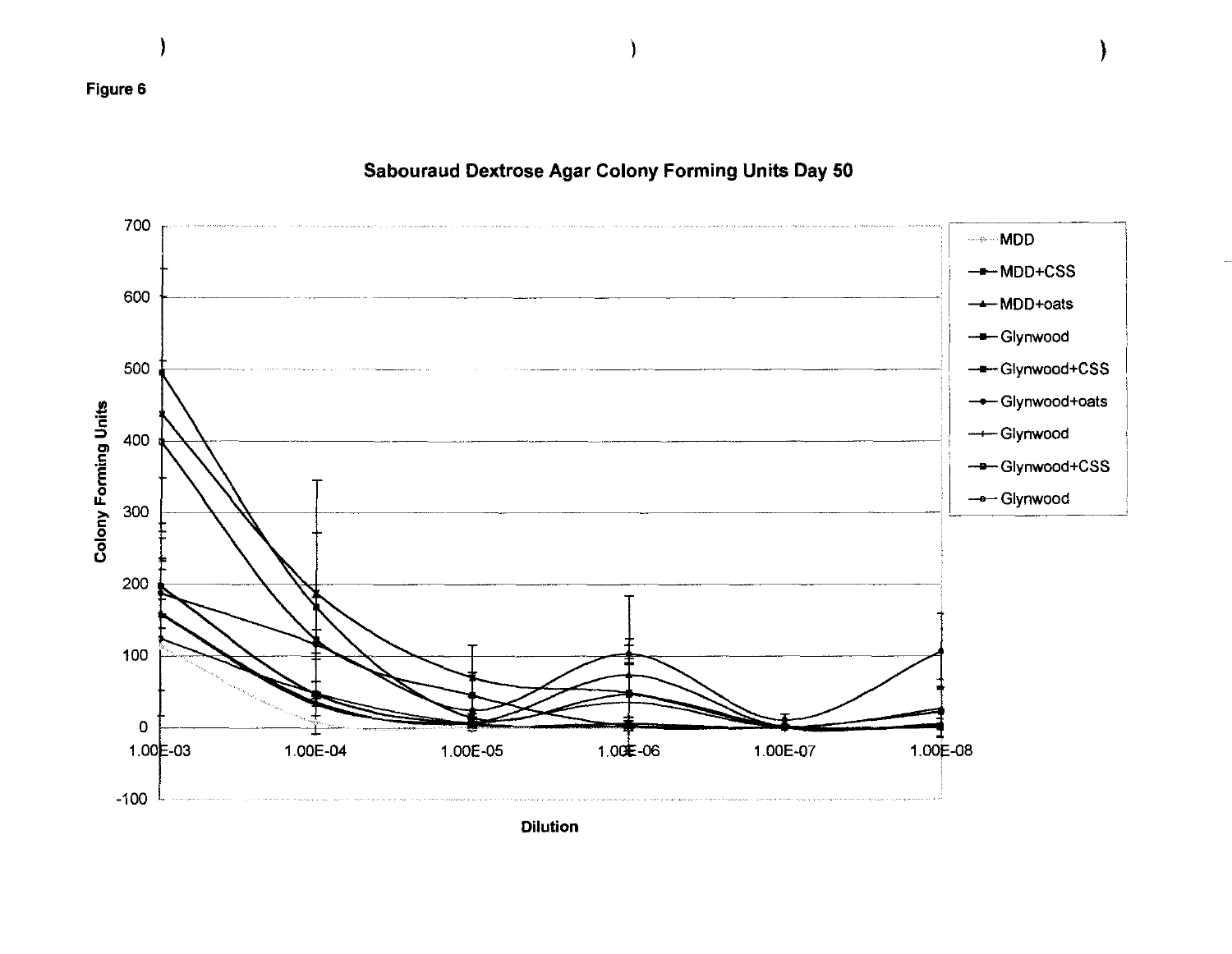

# Memorial Drive Dump Comparison of Treatments from Day 0 to Day 50 **Plate Count Agar**

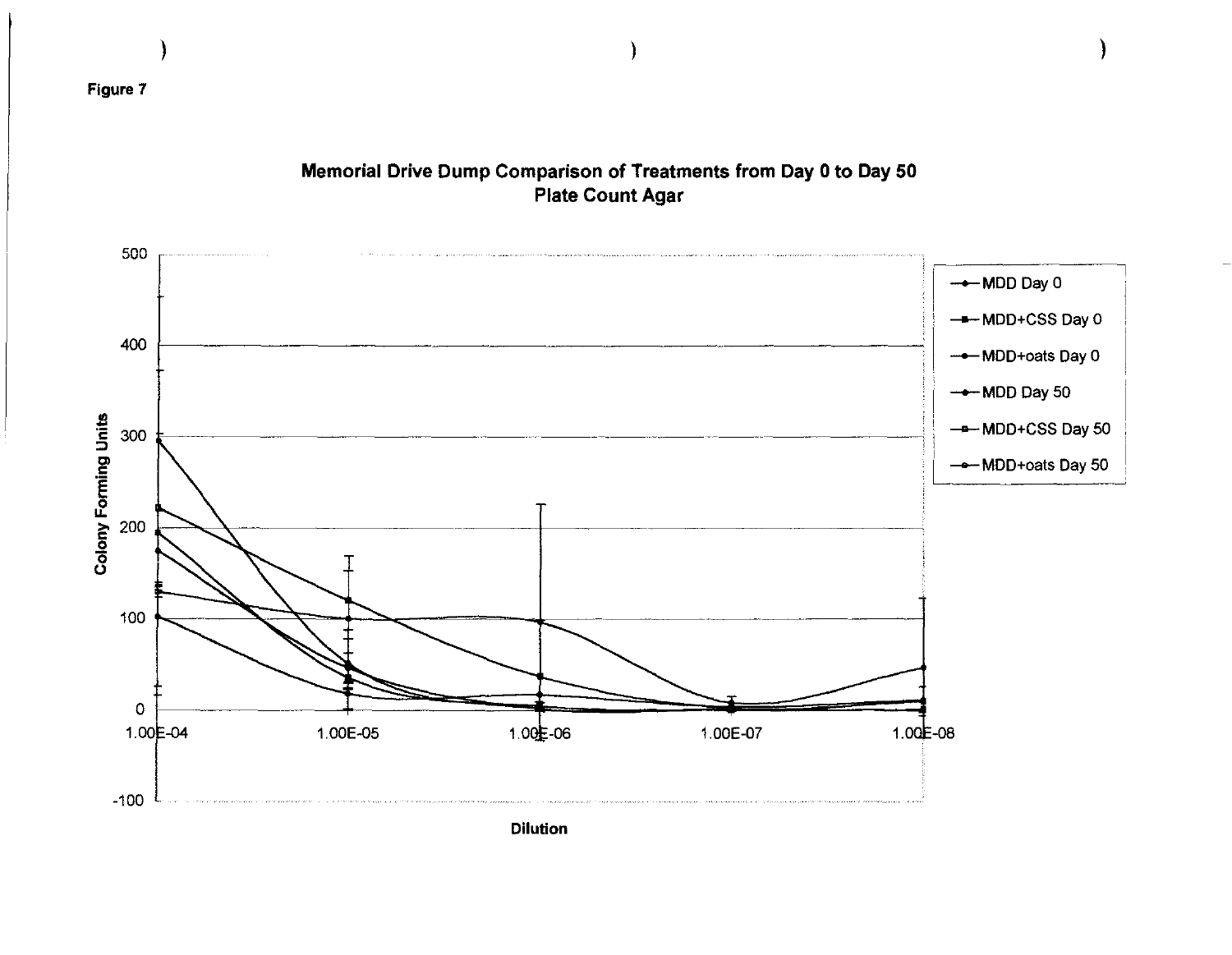

# Memorial Drive Dump Comparison of Treatments Day 0 to Day 50 **Actinomycete Isolation Agar**

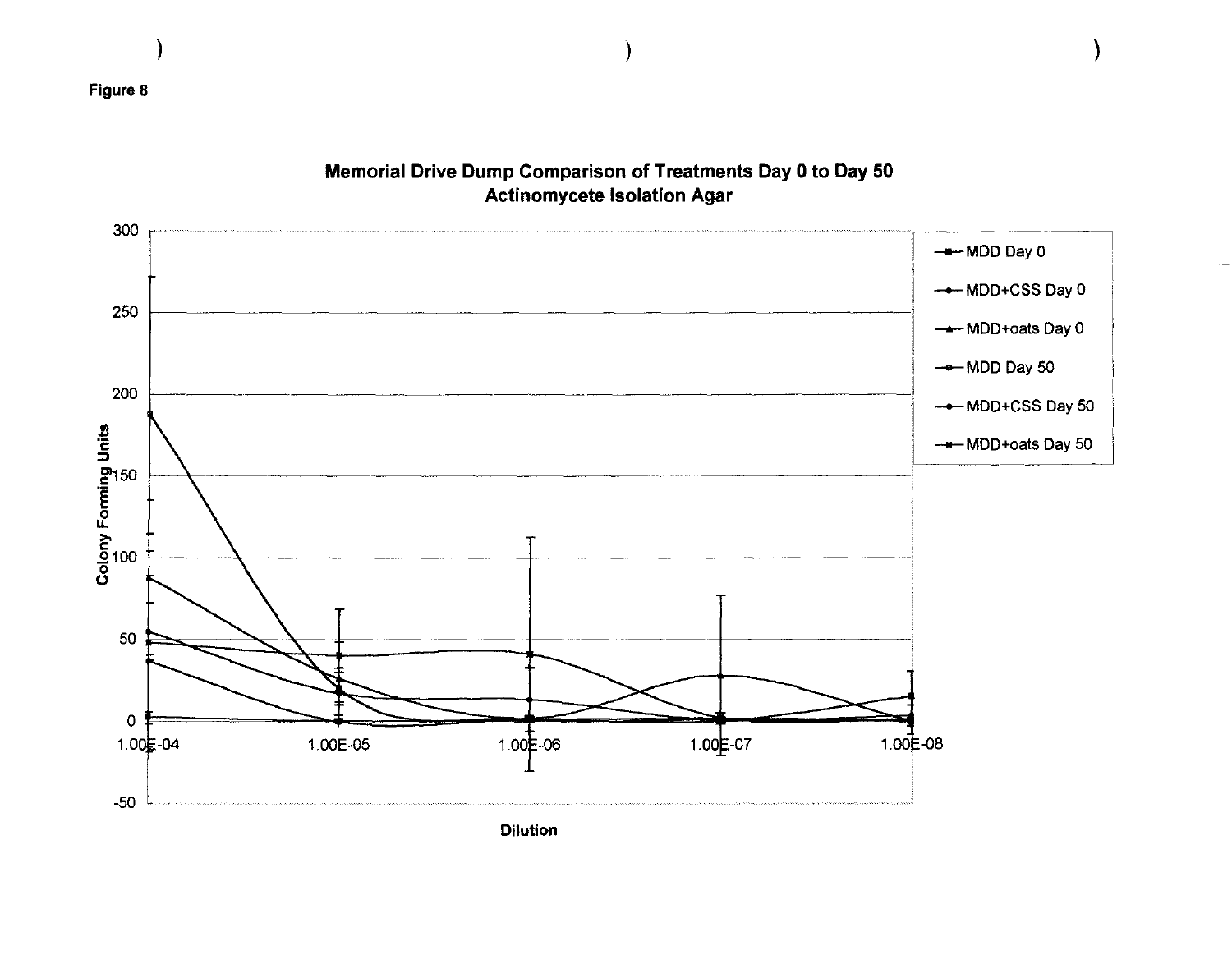

# Memorial Drive Dump Comparison of Treatments Day 0 to Day 50 **Sabouraud Dextrose Agar**

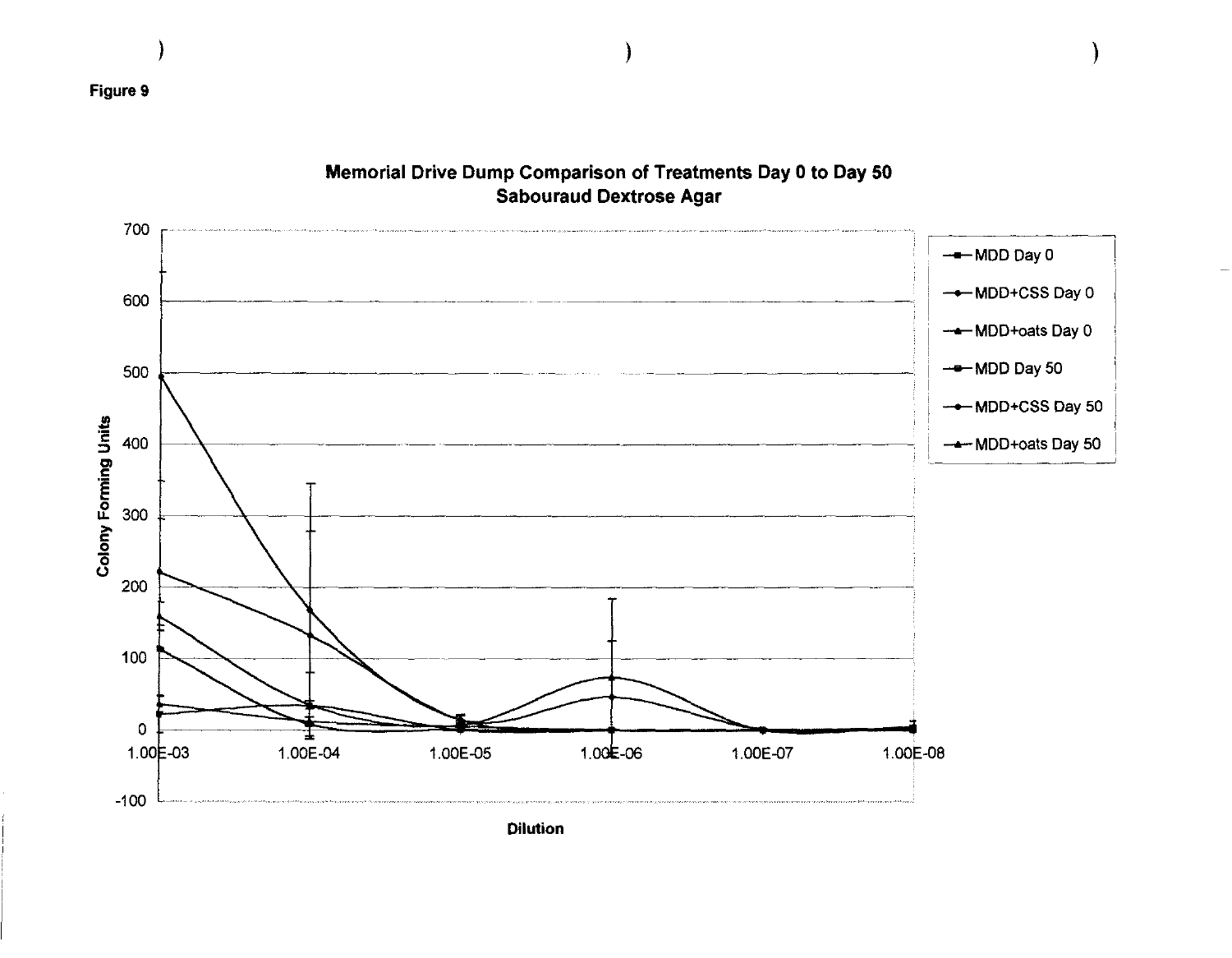

## Glynwood Comparison of Treatments Day 0 to Day 50 **Actinomycete Isolation Agar**